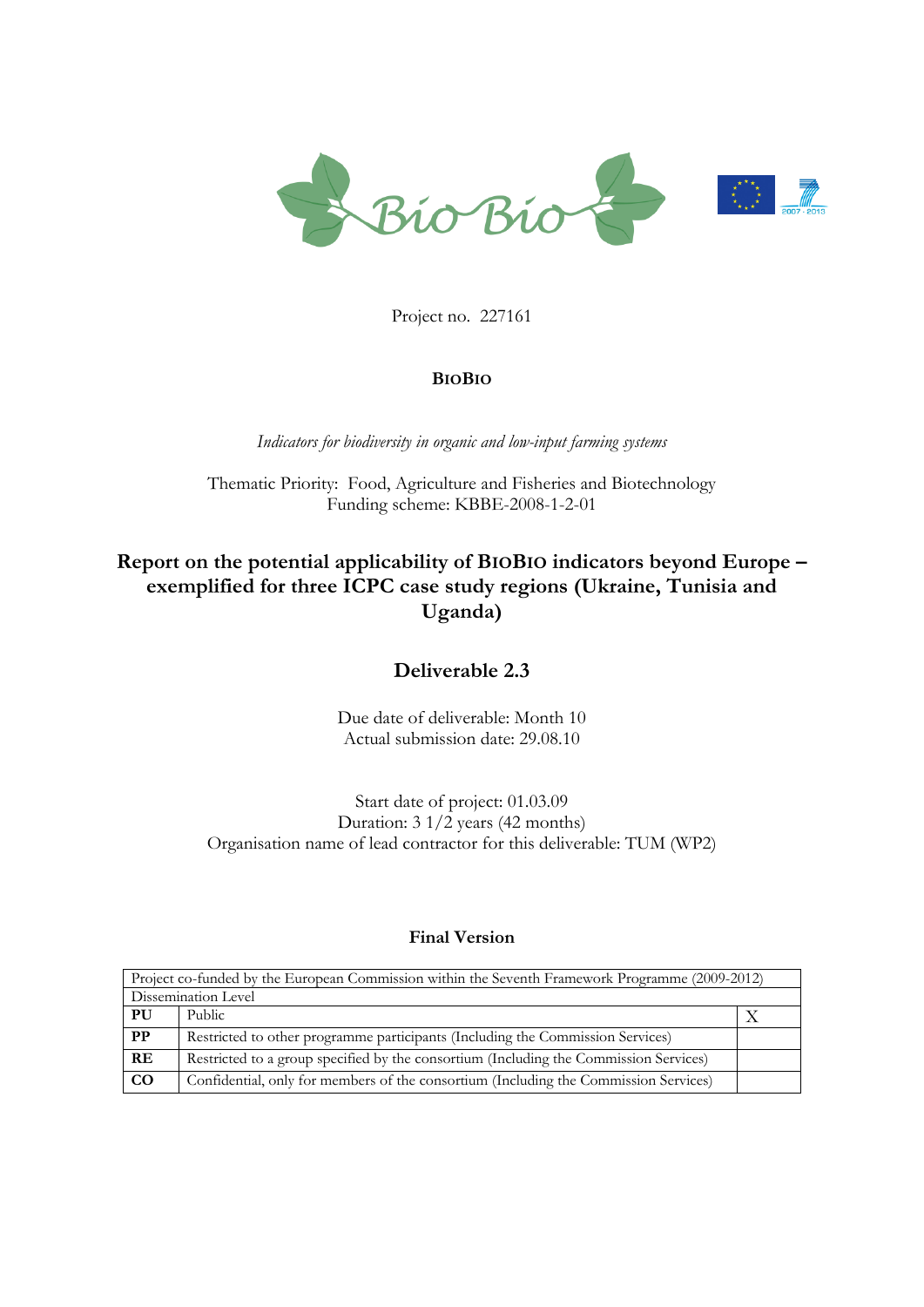# **Report on the potential applicability of BIOBIO indicators beyond Europe – exemplified for three ICPC case study regions (Ukraine, Tunisia and Uganda)**

Final Version of Report

Wolfrum, S.<sup>1</sup>, Kainz, M.<sup>1</sup> (Editors), Arndorfer, M.<sup>2</sup>, Bogers. M.<sup>3</sup>, Bunce, R.G.H.<sup>3</sup>, Dennis, P.<sup>4</sup>, Dyman, T. N.<sup>5</sup>, Garchi S.<sup>6</sup>, Geijzendorffer, I.<sup>3</sup>, Gomiero, T.<sup>7</sup>, Herzog, F.<sup>8</sup>, Jeanneret, P.<sup>8</sup>, Jongman, R.H.G.<sup>3</sup>, Kölliker, R.<sup>8</sup>, Moreno, G.<sup>9</sup>, Nkwiine C.<sup>10</sup> and Siebrecht, N.<sup>1</sup>

<sup>1</sup> (TUM) Technical University of Munich, Germany, <sup>2</sup> (BOKU) Division of Organic Farming, University of Natural Resources & *Applied Life Sciences, Vienna, Austria, <sup>3</sup> (ALTERRA) Alterra, Wageningen UR, The Netherlands, <sup>4</sup> (ABER) Institute of*  Biological, Environmental and Rural Sciences, Aberystwyth University, UK, <sup>5</sup> (BTNAU) Bila Tserkva National Agrarian University, *Bila Tserkva, Ukraine, <sup>6</sup> (INRGREF) Institut National de Recherches en Génie Rural Eaux et Forêt, Tunis, Tunisia, <sup>7</sup> (UP) Department of Biology, Padova University, Italy, <sup>8</sup> (FDEA-ART) Federal Department of Economic Affairs, Research Station ART, Zurich, Switzerland; 9 (UEX) Forestry School, University of Extremadura, Plasencia, Spain, <sup>10</sup>(MAKARERE) Soil Science Department, Makerere University, Kampala, Uganda*

26. August 2010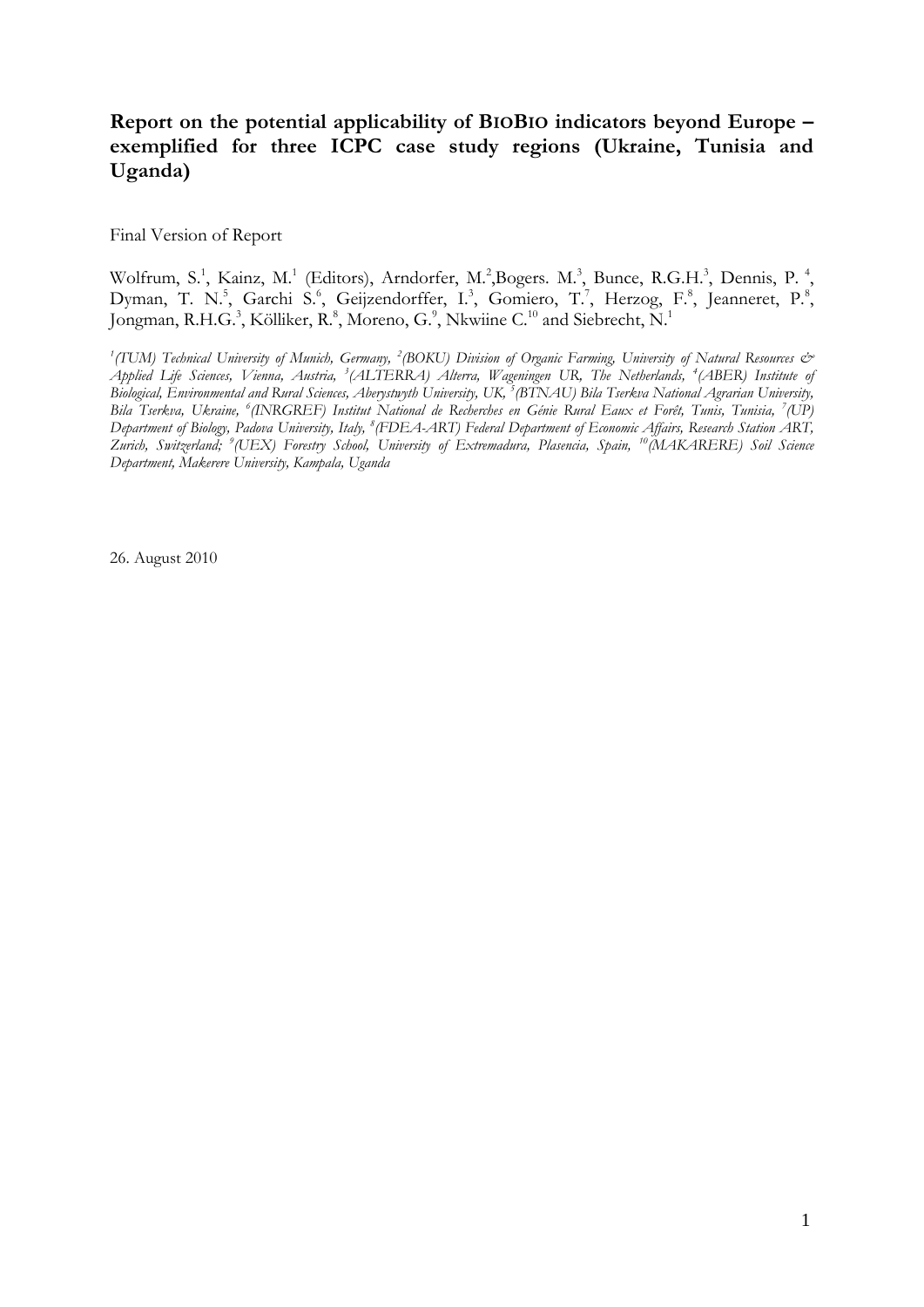# **CONTENTS**

| 1.               |                                                                          |
|------------------|--------------------------------------------------------------------------|
| $\overline{2}$ . |                                                                          |
| 3.               |                                                                          |
| 3.1.             |                                                                          |
| 3.2.             |                                                                          |
| 3.3.             |                                                                          |
| 3.4.             |                                                                          |
| 4.               |                                                                          |
| 4.1.             |                                                                          |
| 4.2.             |                                                                          |
| 5.               | POTENTIAL APPLICABILITY OF INDICATORS IN THE ICPC CASE STUDY REGIONS  12 |
| 5.1.             |                                                                          |
| 5.1.             | <b>MAJOR CHALLENGES FOR THE IMPLEMENTATION OF BIOBIO INDICATORS 15</b>   |
| 6.               |                                                                          |
| 6.1.             |                                                                          |
| 6.2.             |                                                                          |
| 7.               |                                                                          |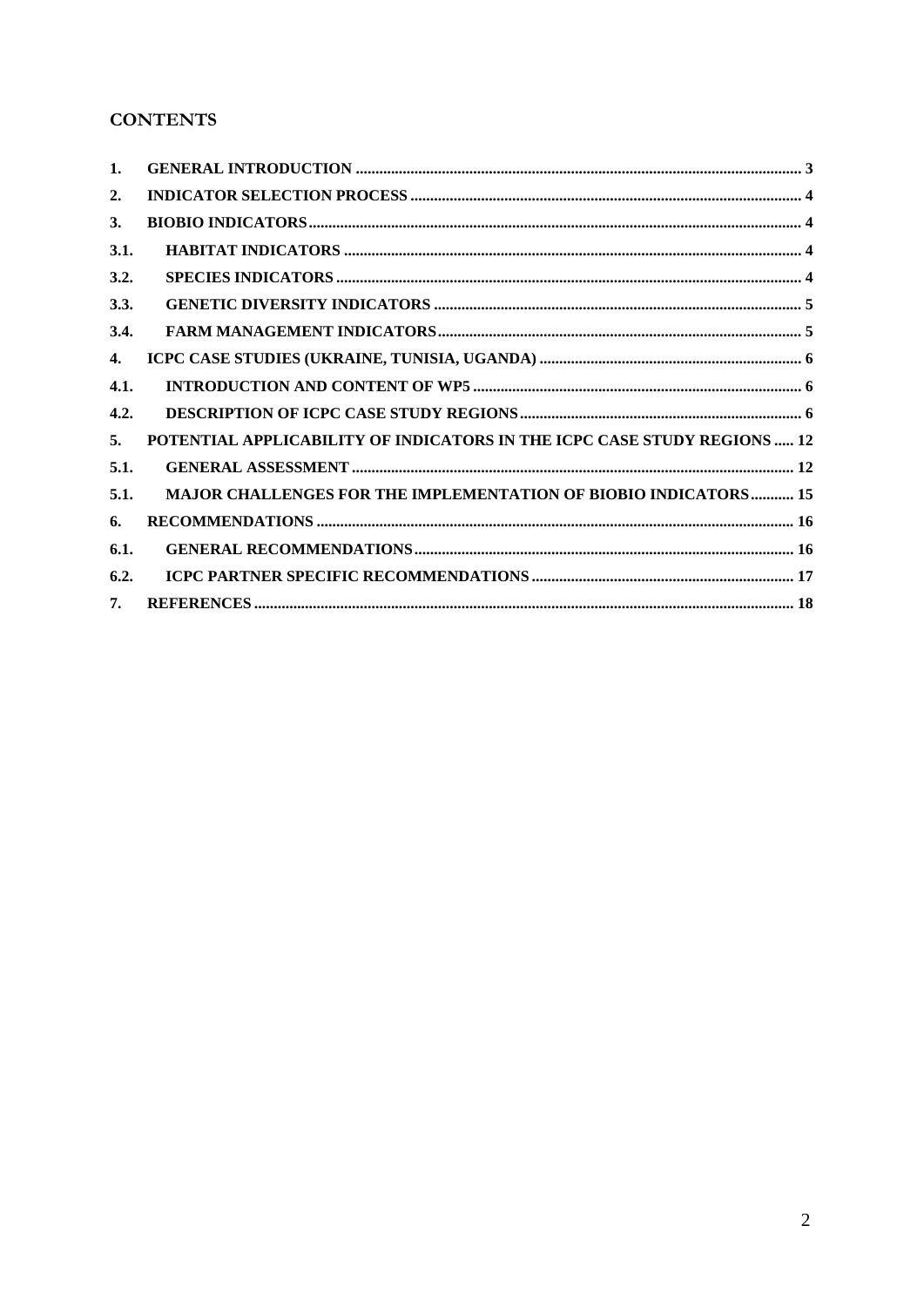# <span id="page-3-0"></span>**1. GENERAL INTRODUCTION**

BIOBIO is a European project, which aims at the conceptualization of criteria for a scientifically based selection of biodiversity indicators for organic and low-input farming systems. In a first phase, candidate biodiversity indicators are tested in representative case studies across Europe. In a second phase, the applicability and usefulness of the resulting indicator set is tested in three International Cooperation Partner Countries (ICPC; Uganda, Ukraine and Tunisia). The main output of the BIOBIO project will consist of guidelines for the implementation of biodiversity indicators for organic and low-input farming systems for Europe and beyond.

Organic and low-input farming systems have been shown to benefit farmland biodiversity although a generic indicator system to assess these benefits at the European level is lacking. The BIOBIO project will therefore pursue the following objectives:

- 1. Conceptualization of criteria for a scientifically-based selection of biodiversity indicators for organic/low-input farming systems in Europe (Work Package WP2) and beyond (WP2, this report);
- 2. Assessment and validation of a set of candidate biodiversity indicators in representative case studies across Europe (WP3) and in ICPC countries (WP5);
- 3. Preparation of guidelines for the implementation of biodiversity indicators for organic/low-input farming systems for Europe and beyond (WP6).

Existing indirect farm management indicators as well as direct indicators for genetic, species and habitat diversity will be assessed for their scientific soundness, practicality, geographic scope and usefulness for stakeholders. Candidate indicators are now being tested in a standardised design in twelve case studies across Europe (WP3). Based on the experience from the European case studies, they will then be tested in three ICPC countries (WP5). Stakeholders (farming communities, conservation NGOs, administrators) are integrated at critical stages of the indicator selection process (WP7). A handbook with factsheets will be produced for validated indicators (WP2, WP6) together with a sampling design for biodiversity monitoring in organic and low-input farming systems across Europe and beyond (WP2).



**Fig. 1: BIOBIO OBJECTIVES AND WORKING PACKAGES**

This report summarises the status of the project at a stage where candidate indicators have been selected and are currently tested in 12 European case studies. The ICPC case studies are presented and the potential application in Uganda, Ukraine and Tunisia is discussed in order to prepare the field work to be carried out.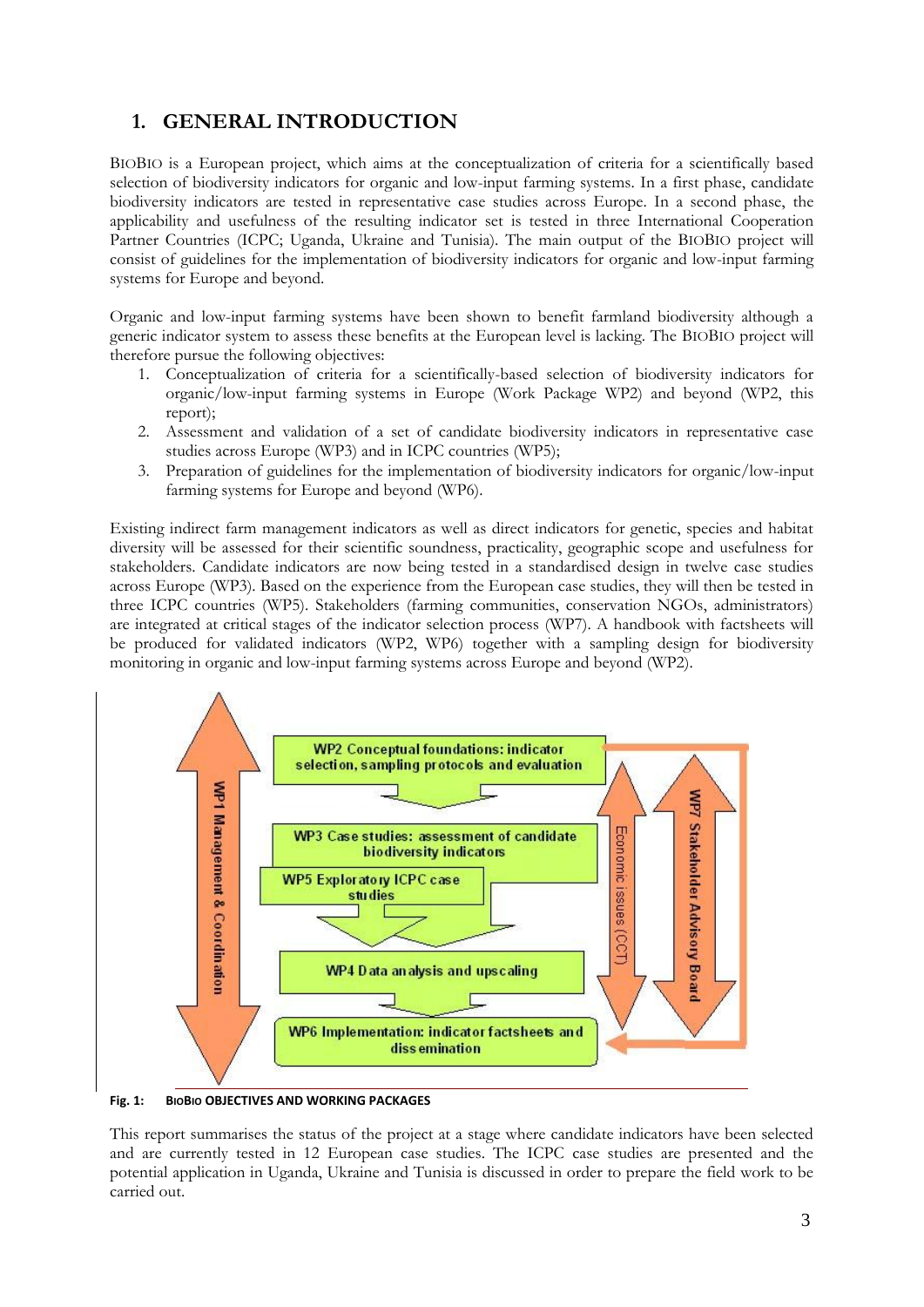# <span id="page-4-0"></span>**2. INDICATOR SELECTION PROCESS**

Candidate biodiversity indicators<sup>1</sup> for organic and low input farming systems in Europe were selected following a major review of indicator theory and existing biodiversity indicators (Dennis *et al.* 2009). The review included indirect biodiversity indicators based on farm management and farm accounts information and direct biodiversity indicators based on measurements of plants and animals at the genetic, species and ecosystem level. Indicators were ranked according to scientific criteria during the WP 2 workshop held in Aberystwyth, 9-10 September 2009. Subsequently, the remaining biodiversity indicators were assessed according to headline stakeholder "usefulness" and cost-effectiveness criteria. The results of the survey were discussed and confirmed during the second Stakeholder Advisory Board workshop in Brussels, 21-22 October 2009 (Pointereau 2009). The candidate indicators to be tested in field studies in BIOBIO were then identified, accounting for the effort which the project partners can allocate to this field survey in 2010. This list was delivered as D2.2 (Dennis *et al.* 2010) The applicability of these candidate indicators beyond Europe was discussed within the WP5 members during the meetings in Vienna, 15-16 December 2009, and Placencia, 24-25 March 2010. Following this discussion each ICPC partner provided an individual assessment of the applicability of the selected candidate biodiversity indicators for their own case study regions.

# <span id="page-4-1"></span>**3. BIOBIO INDICATORS**

## **3.1. Habitat indicators**

<span id="page-4-2"></span>BIOBIO has adopted a standard habitat mapping procedure for the European scale developed in the BIOHAB project (Bunce *et al.* 2008). The method of habitat/land use classification is based on an appropriate generic system of habitat definitions, General Habitat Categories (GHC). The habitat qualifiers, which characterize individual habitats with respect to their ecological features and quality, can include categories specifically related to farming and High Nature Value farming areas. The method has been adapted with refined GHC definitions to deal with the assessment of organic/low-input farm holdings that may vary in size, may not be a contiguous land area, often intertwined with other farms (see Bunce *et al.* 2010). An initial classification of farmed and unfarmed land has been described, which builds on the work developed within a research project on unfarmed features carried out for the EU in 2008 (Jongman & Bunce 2008) and has been tested in the EU FP6 SEAMLESS project. The application of this typology of areal and linear features is essential because much biodiversity is restricted to linear features which are not directly managed by farmers but remain influenced by farming practices (Bunce *et al.* 2005).

## **3.2. Species indicators**

<span id="page-4-3"></span>Standard methods to survey plants, vertebrates and invertebrates in terrestrial ecosystems are known and have been used under several circumstances. However, their applicability, cost and effectiveness to reveal the linkage between organic/low-input farming and biodiversity and nature conservation have to be critically assessed. A full review of the characteristics of species groups that makes them suitable candidate biodiversity indicators is given in Dennis et al. (2009). Standardized methods for the assessment of indicator species are presented by Dennis et al. (2010).

### 3.2.1. Flowering plants

1

There are many arguments for using flowering plants (angiosperms) as indicators. These primary producers dominate most terrestrial ecosystems, shaping our physical environment and forming the basis of food chains. They constitute an important part of agricultural landscape biodiversity and provide food, shelter, breeding sites, refuges, etc. for a wide range of other organisms. Most mammals, birds, invertebrates and insects are directly or indirectly dependent on one or more species of flowering plants

<sup>&</sup>lt;sup>1</sup> Further information and downloads of the reports can be found on the BIOBIO homepage: www.biobioindicator.org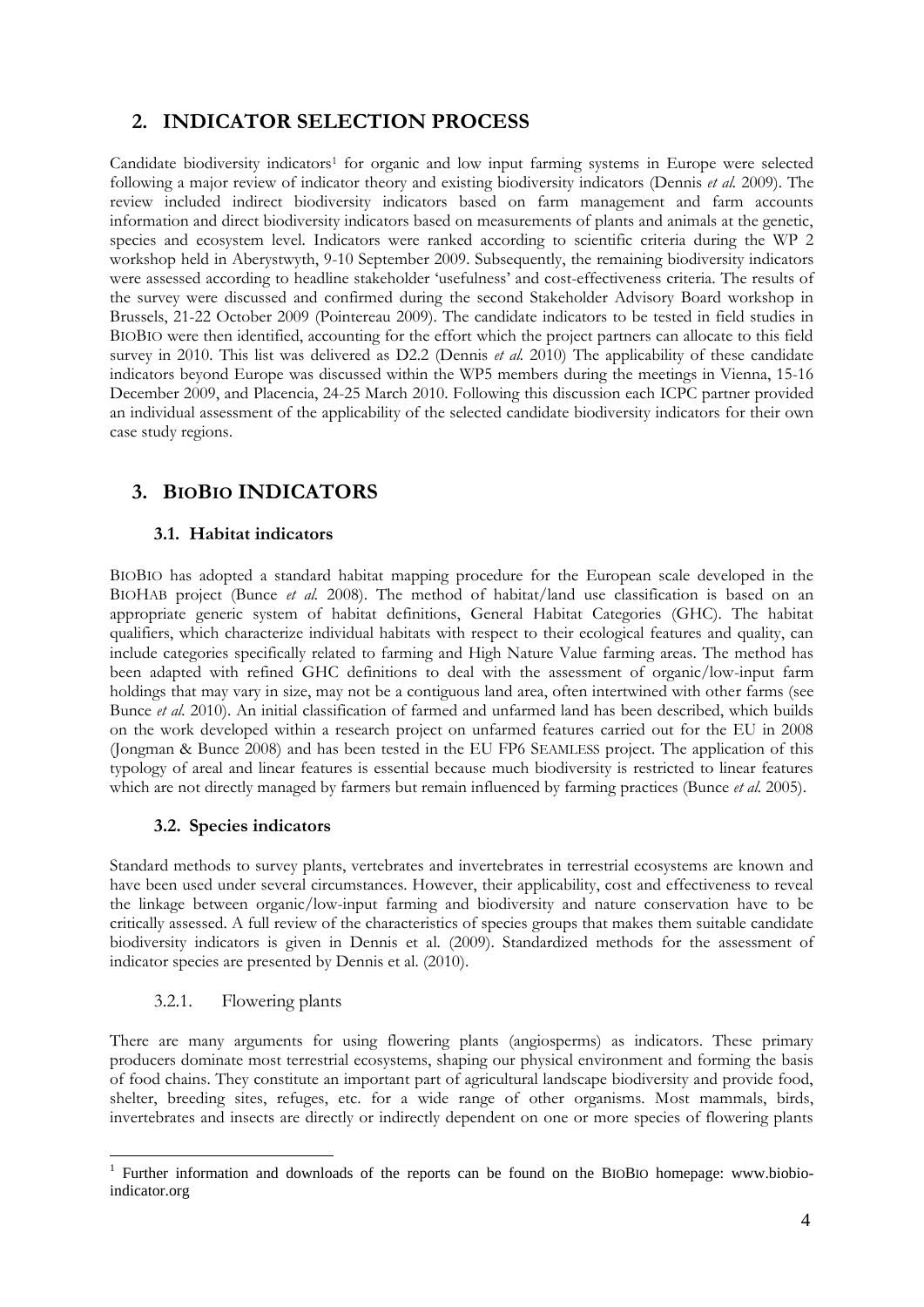and diversity of flowering plants may therefore indicate diversity of other organisms. Flowering plants are mapped according to the method proposed by Bunce et al. (2010).

# 3.2.2. Wild, domestic and bumble bees

Bees (Apidae, Sphecidae, Eumenidae, Pompilidae) are recognized as promising indicators for ecological change of habitat quality. They are characterized by complex life histories and have specific requirements for nesting sites, such as dead wood, bare soil, plant stems or small rock cavities which should be close to feeding sites. Wild bee communities are first influenced by the land use intensity in a region, then by the landscape structure. Ricketts *et al.* (2008) emphasized the importance of conserving and managing sufficient resources for wild pollinators within the agricultural landscape to maintain the pollination services. A decline in bee diversity will affect the pollination of many insect-pollinated crops and wild plant species. While pollination by bees significantly increases the crop yield, wasps can be considered as indicators of beneficial interactions because they may be effective predators of other insects. With respect to farming systems, Holzschuh *et al.* (2007) demonstrated that organic farming increases bee diversity by enhancing flower availability. In addition, bee diversity was influenced by the landscape context and the interaction of both, organic farming being more effective in homogeneous landscapes.

## 3.2.3. Spiders

Spiders are abundant and form species-rich taxon occurring in (nearly) all terrestrial ecosystems including agro-ecosystems. In agricultural fields, responses of farmland spiders to agricultural practices and management intensity are well known and documented. Spiders occur in all agro-ecosystems at all levels (soil, grass/crop, trees) and can therefore be compared across them as well as among farming systems, farms, and case study regions in Europe and beyond. They are sensitive to agricultural practices and are important predators of invertebrate pests (biological control). However, while collection in fields can be done without particular expertise (e.g. by technicians), they need to be identified in the lab by taxonomists.

## 3.2.4. Earthworms

Earthworms (Anellidae, Oligocheta) are key soil detritivores, essential for composting and recycling soil nutrients whilst contributing to the maintenance of soil structure anecic species which are large, vertically burrowing earthworms building up stable burrows play an important role in conservation and improvement of soil structure. The activity performed by earthworms allows the soil to reach a condition that hosts many other sorts of organisms, hence enhancing the overall soil biodiversity. Rich soil biodiversity and biomass, means a supply of higher amounts of resources for greater above ground trophic levels, so contributing directly to enhance the overall biodiversity of agro-ecosystems.

## **3.3. Genetic diversity indicators**

<span id="page-5-0"></span>A comprehensive set of indicators for the detection of biodiversity in organic and low input farming systems must include measures of genetic diversity within crop species and within husbandry animals. However, reliable detection of genetic diversity is generally laborious, often technically demanding and can be difficult due to the lack of information about breeding pedigrees and seed sources. Therefore, in the framework of the BIOBIO project, a detailed analysis of genetic diversity of all aspects concerning agricultural ecosystems is not possible. The indicators will rely mostly on information gathered through farmer interviews.

## **3.4. Farm management indicators**

<span id="page-5-1"></span>The Farm Management Questionnaire is the basis for data collection to assess farming intensity on BIOBIO case study (CS) farms. Management indicators address e.g. economical aspects, nitrogen, energy and pesticide inputs, livestock management, yield, etc..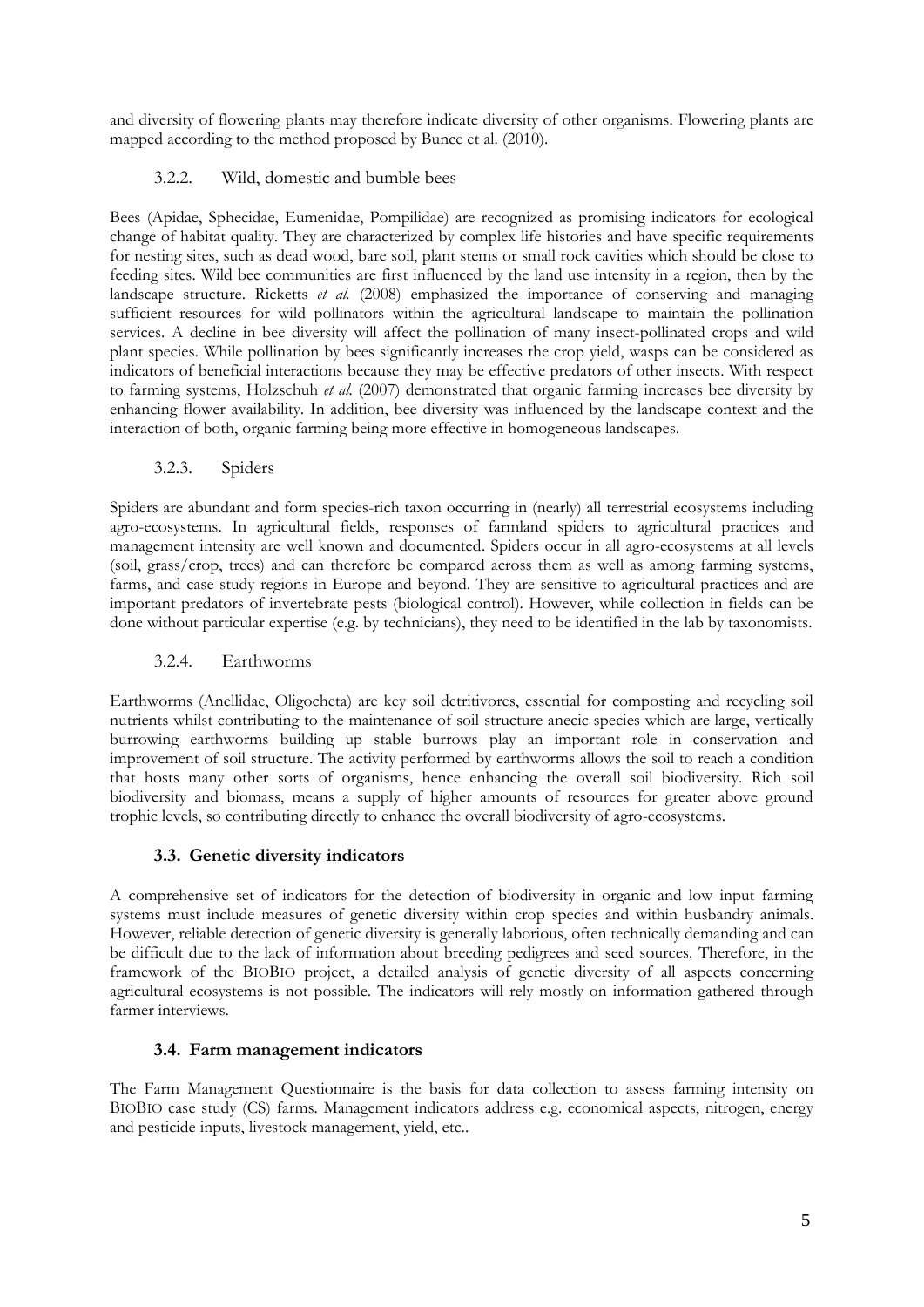# <span id="page-6-0"></span>**4. ICPC CASE STUDIES (UKRAINE, TUNISIA, UGANDA)**

### **4.1. Introduction and content of WP5**

<span id="page-6-1"></span>In WP5 the wider applicability of the biodiversity indicators, which are developed in BIOBIO for Europe, will be tested in other agro-ecological zones and in a different policy context. BIOBIO wants to identify:

- which indicators are generally applicable for low input and organic farming systems, even beyond Europe,
- which indicators can easily be replaced by similar indicators and
- which indicators would need to be developed in order to match the conditions of low input and organic farming in other agro-ecological zones and institutional settings.

The implementation of this work package will be based on the relationships between the following institutes:

- Bila Tserkva National Agrarian University in the Ukraine and the Technical University of München, Germany.
- Institut National de Recherche en Génie Rural, Eaux et Forêts in Tunisia and the University of Extremadura, Spain.
- Makarere University in Uganda and the University of Padua, Italy.

The ICPC case study areas comprise different farming systems, which are more or less similar to the systems that were studied in the European case studies. In total four different farming systems will be investigated:

- Organic mixed, low-input and intensive arable farming systems in Ukraine
- Cork oak agro-forests in Tunisia
- Low input and organic olive groves in Tunisia
- Organic subsistence and commercial farming in Uganda

[Tab. 1](#page-6-3) summarizes which farming systems will be investigated and how many farms will be assessed.

| <b>ICPC</b> case Study<br>country | <b>Farming</b> system | No. of farms                     |
|-----------------------------------|-----------------------|----------------------------------|
| Tunisia                           | olive grove           | 8-10 organic & 8-10 conventional |
| Tunisia                           | dehesa                | 10 dehesas                       |
| Ukraine                           | arable                | 5 organic & 5 conventional       |
| Uganda                            | small holders' arable | 8-10 organic & 8-10 conventional |
|                                   | farming               |                                  |

<span id="page-6-3"></span>**Tab. 1: NUMBER AND TYPE OF FARMS TO BE INVESTIGATED IN INDIVIDUAL ICPC CASE STUDY REGIONS**

### <span id="page-6-2"></span>**4.2. Description of ICPC case study regions**

4.2.1. Kiev region (Ukraine)

General description of case study region – Ukraine

Ukraine with its area of 600.000 sq km, is the second largest country in Eastern Europe. It is bordered by the Russian Federation to the east and northeast, Belarus to the northwest, Poland, Slovakia and Hungary to the west, Romania and Moldova to the southwest, and the Black Sea and Sea of Azov to the south and southeast respectively. Ukraine is subdivided into twenty-four provinces and one autonomous republic, Crimea. The Ukrainian landscape consists mostly of fertile plains (or steppes) and plateaus, crossed by rivers such as the Dnieper, Seversky Donets, Dniester and the Southern Buh as they flow south into the Black Sea and the smaller Sea of Azov. To the southwest, the delta of the Danube forms the border with Romania. The country's only mountains are the Carpathian Mountains in the west. Ukraine has a mostly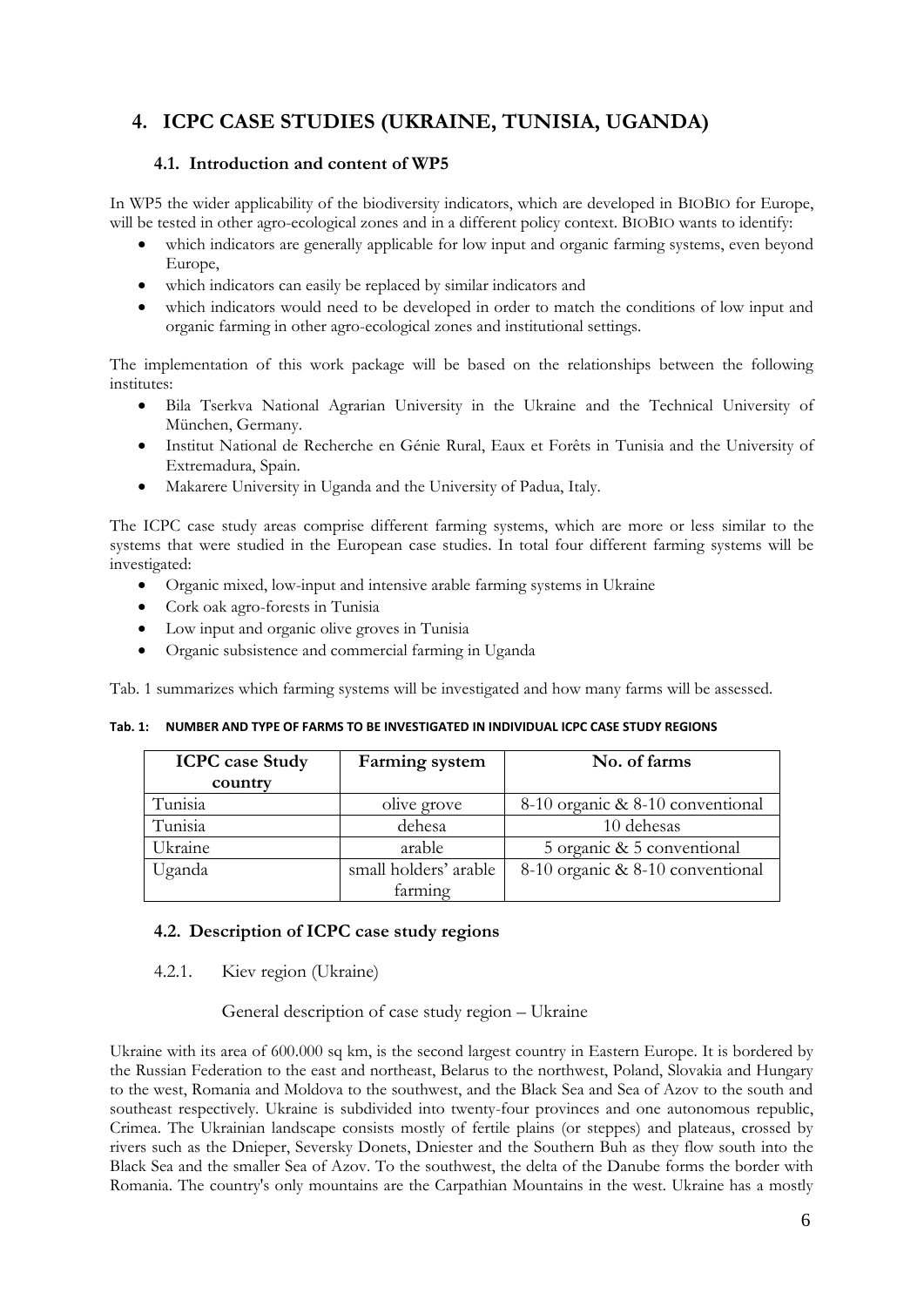temperate continental climate, although a more Mediterranean climate is found on the southern Crimean coast. Average annual precipitation in Ukraine is approximately 600 mm. Amounts are typically higher in western and central Ukraine and lower in the south and east. Ukraine's steppe region in the south is one of the most fertile regions in the world. Ukraine's humus-rich black soil accounts for one-third of the world's black soil and holds great potential for agricultural production. However, the soil is rapidly losing its fertility due to improper land and crop management. Ukraine typically produced over half of the sugar beets and one-fifth of all grains grown for the former USSR. Agricultural land use has shifted significantly since Ukraine declared independence from the Soviet Union in 1991 with decreased forage-crop area and decreased area in almost every category of crop except for technical crops (specifically sunflowers). Nevertheless, agro-industry accounts for one-third of agricultural employment. In 2007 there were about 90 organic farms in Ukraine with a total area of 255,000 ha, which is 0,7% of the total agricultural land.



**Fig. 2: Location of Ukrainian case study regions (Source: Google Maps 2010)**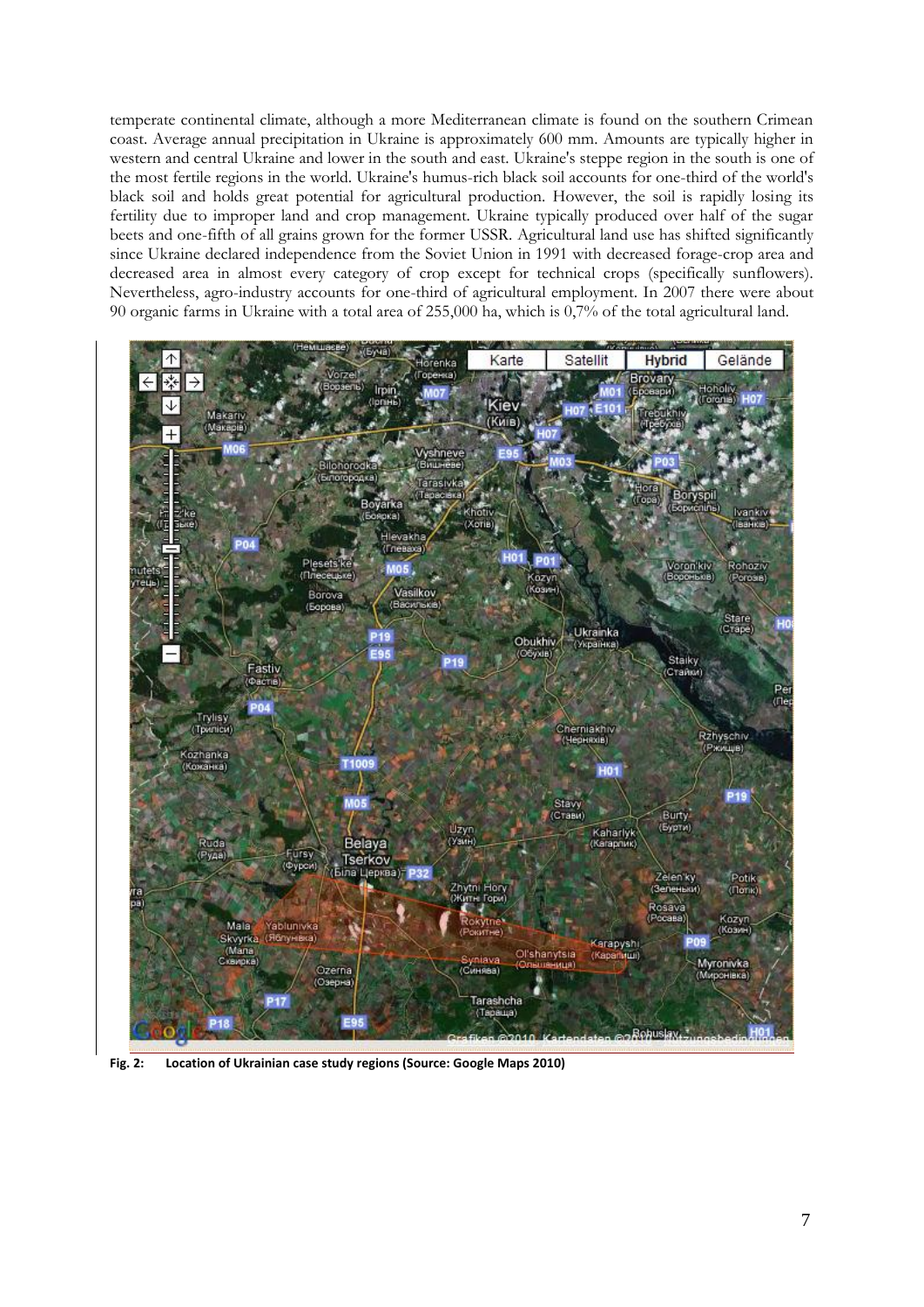### Arable farming

#### Location and climate

The study area is located in the Kiev province in the central part of Ukraine. The area, where the investigated farms will be located, is in the south of Kiev city near the city of Bila Tserkva. The case study region lies within the Forest-Steppe zone. The climate is temperate-continental. The annual precipitation is 550−580 mm and the average temperature is 7.7 °C.

#### Environmental and agronomic characteristics

The main type of soil in Kiev region is the low humus chernozem. 84% of agriculture lands in case study region have a chernozem soil. The humus content in it is 2,7-4,2%. Although Ukrainian natural soils are among the best in the world, much of its arable land now suffers from degradation, causing a decrease in soil productivity. Large parts of ecosystems in case study region are maintained predominantly by extensive agriculture. Agriculture occupies around 64% of the land, and consists mainly of cereals (wheat, barley, maize), sunflowers and sugar beets production. Most of the farms are with stockbreeding (cattle, pigs). Woodland comprises about 20% and nature protection areas about 3% of the total area.

### 4.2.2. Jendouba and Béja region (Tunisia)

#### General description of case study region - Tunisia

Tunisia is the northernmost country of the African Continent, midway between the Atlantic Ocean and the Nile Valley. It is the smallest of the nations situated along the Atlas mountain range, which traverses Tunisia in a north-easterly direction from the Algerian border in the west to the Cape Bon peninsula. The size of the Tunisian territory is 162.155 sq km with an estimated population of just over 10.3 million. Limited on the west by Algeria (1.050 km), in the southeast by Libya (480 km), to the north and in the east by the Mediterranean Sea (1.300 km of coastline), the Tunisian territory presents a landscape differentiated from north to south. The south of the country is composed of the Sahara desert, with much of the remainder consisting of particularly fertile soil. Tunisia enjoys a Mediterranean climate with mild rainy winters and hot, dry summers in the North and along its coast. The regions of the centre and the south of Tunisia are subjected to an extremely hot even dry semi-arid climate. In summer, the temperatures sometimes exceed 40°C under the warm and dry breath of the Sirocco, a wind of Saharan origin. Rains appear in November in the form of big showers. It is especially raining on the regions of the North and the peninsula of the Cap Bon. On average, precipitation is between 1000 mm and 1500 mm in the north, and only between 100 mm and 200 mm in the south.

Tunisia is the most important olive-growing country of the south of the Mediterranean. More than 30% of its arable lands are devoted to oleiculture (1.68 million ha). The culture of the olive-tree dates back to the. Phéniciens, who were the first to introduce this culture in North Africa; other Mediterranean civilizations continued its expansion.

The agriculture represents 14% of the GDP in 2005. Approximately 22% of the working population are engaged in the agricultural sector. The main farm produces are: olives and olive oil, citrus fruits, cereals and dates. Farmlands represent 4.9 million ha among which 1.6 Mio. ha are dedicated to the culture of cereals (mainly some hard wheat in the valley of Medjerda), 1.6 Mio. ha are dedicated to the culture of the olive trees (mainly in Tunisian Sahel and governorate of Sfax) and 400,000 ha are dedicated to the irrigated cultures. Organic agriculture is relatively new in Tunisia. It started in the eighties (80"s) with private initiatives and has grown significantly in the last years.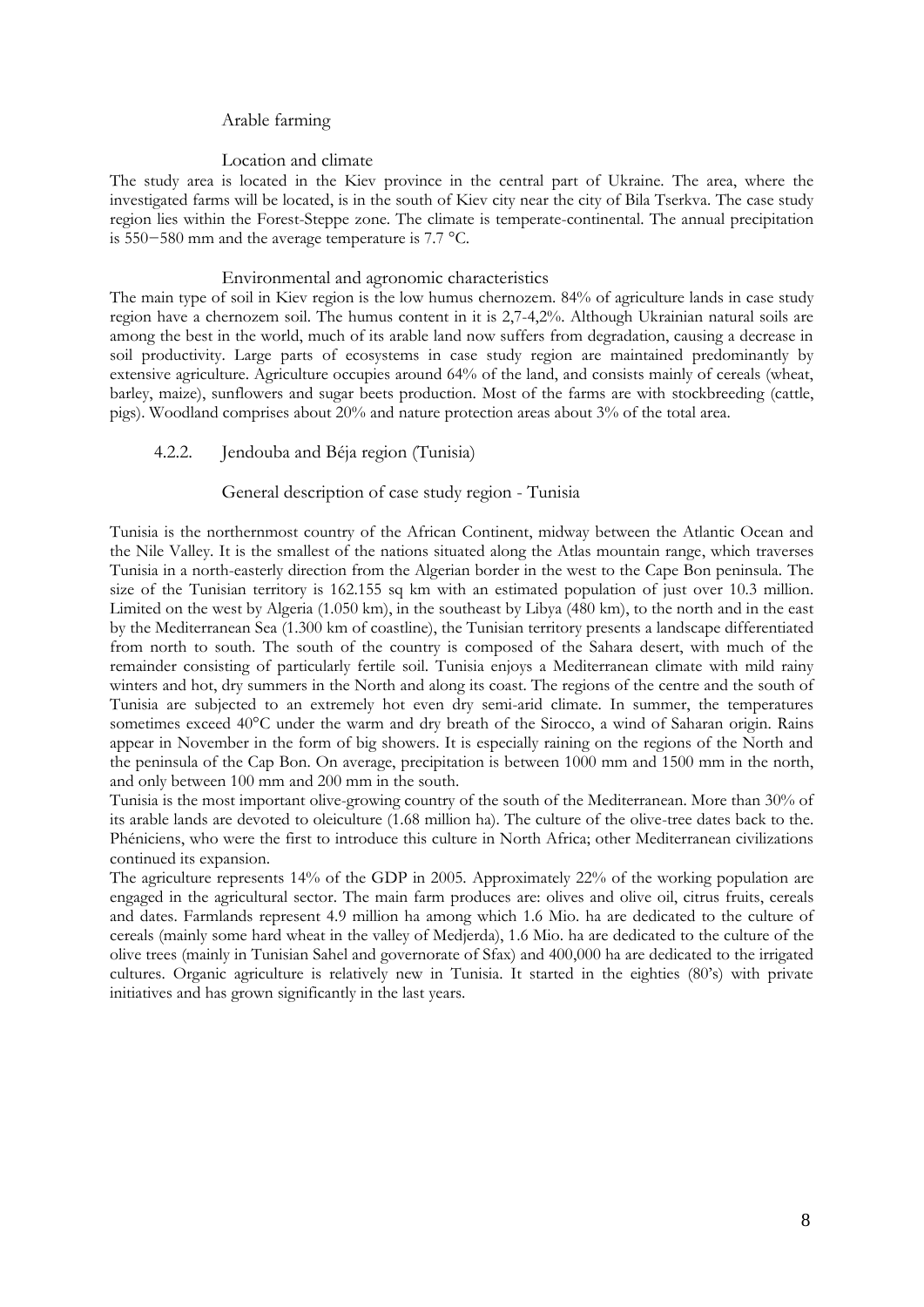

**Fig. 3: Location of Tunisian case study regions (Source: Google Maps 2010)**

### Cork oak agro-forests

### Location and climate

The region of study is located in the northwest of Tunisia along the coast. Between the north coast and the rich valley of Medjerda the Atlas Mountains or Mountains of Medjerda stretch until they reach the oriental coast between the White cape and Ghar El Melh. The area has a Mediterranean climate. Winter and spring are the rainy period. There is a long and dry estival season in the summer and an autumnal windy season with showers and stormy rains. A hydrous deficit of more than 4 months characterizes this region of the Mediterranean south. Because of its geographical situation, the western north of Tunisia"s climate is influenced by the marine and Saharan winds. The north coast is exposed to winds blowing from the South of Europe, provoking a significant decline of the temperatures and an increase of the precipitation in particular in winter. The spring and the summer are characterised by the sirocco, which can easily make climb the temperature over 40°C.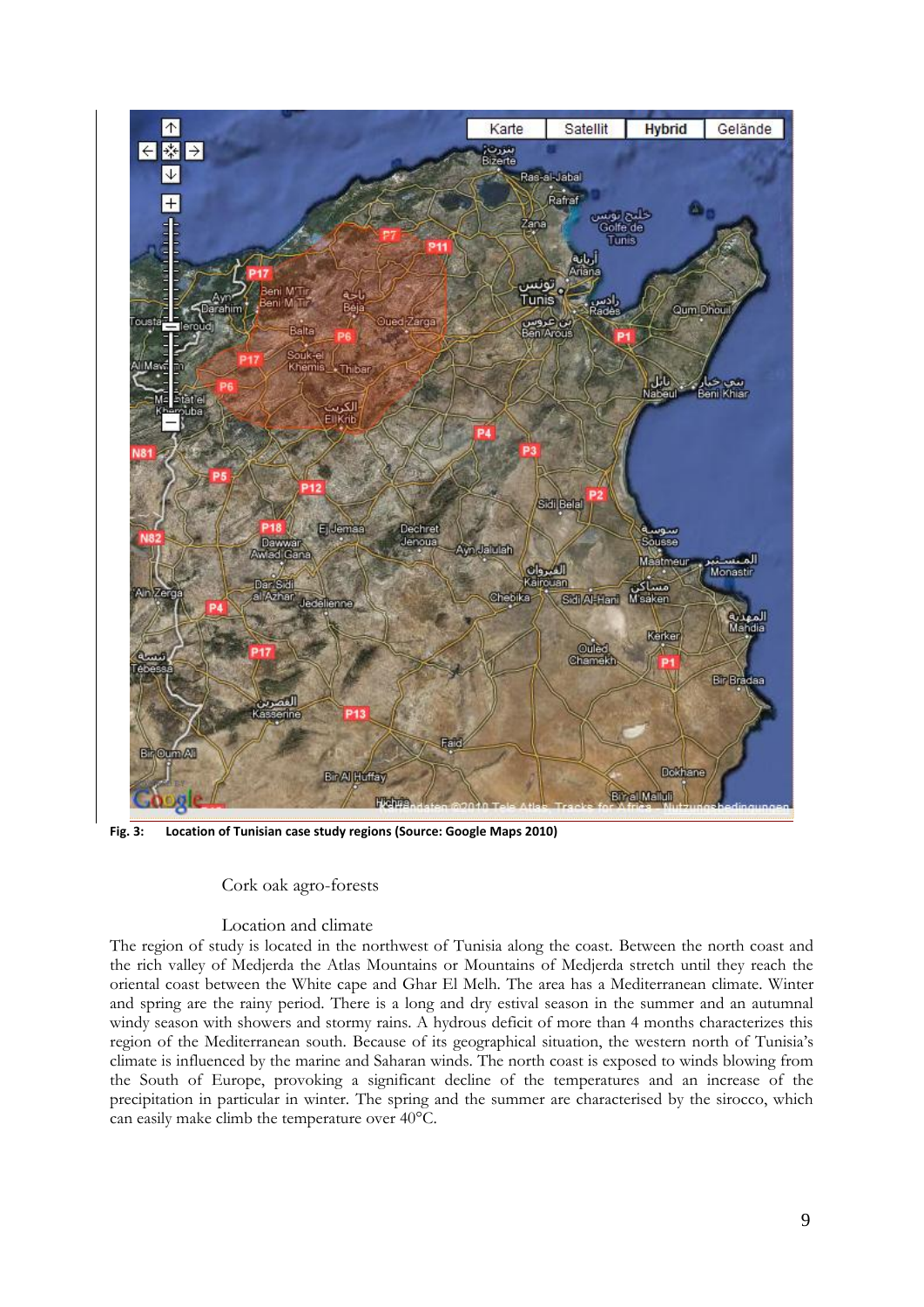#### Environmental and agronomic characteristics

The area is the forest region of Tunisia. It is characterized by a hilly relief with strong slopes on which more or less humus-bearing, acid grounds have developed, which were colonized by vegetation on base of cork oak and zeen oak in the not degraded zones. The strong precipitation frequently causes erosion on the hill slopes. It is also a very populated region the economy of which is based on the forest, the clearings and the small plains to develop an extensive breeding of cattle and goats. In Tunisia, the cork oak, which is the first forest resource of the country, represent 13% of the Tunisian forests. It has been under strong human and animal pressure since the Roman period which resulted in an alarming regression until present. The livestock domesticated in the whole of three governorates of the cork oak area is an important business sector in agriculture. The human pressure translated by a strong animal load is the origin of the degradation of the forest and the erosion of grounds. In the last years there was a change and the rate of afforestation is supposed to be 39% for Jendouba, 28% for Bizerte and 24% for Béja now. The cork oak stocks of the region of the Tunisian northwest are characterized by an annual average increase in volume of 1136 m3/ha/year and an averages annual production of cork of 5000 t, of which 92% are produced in Jendouba.

#### Olive groves

#### Location and climate

The study area is located in the North of Tunisia, which is crossed by wooded mountains like the mountains of Kroumirie peaking at 1000 metres and the mountains of Nefza peaking at 600 metres. In the South the case study region comprises the valley of Medjerda, which is fed by numerous streams (Oueds Mellègue, Tessa, Béja and Zarga) and a zone of irregular hills, the mountains of Téboursouk, between the city of Kef and the gulf of Tunis. The area is still in the part of Tuinesia with moderate Mediterranean climate with about 700 mm precipitation per year.

#### Environmental and agronomic characteristics

The Tunisian olive groves are estimated to comprise more than 65 million trees which cover a surface of 1.680.000 hectares. The average density of the plantations varies between 100 and 150 olive-trees/ha in the oil olive groves. The average density in groves for table olives is 200 olive-trees/ha in irrigated production and 100 olive-trees/ha in rain-fed production.

The distribution of the national stock of olive groves by age is estimated as follows:

- Young plantations:  $17\%$
- Plantations in production: 58%
- Old plantations: 25%

The Tunisian varietal inheritance consists of a large number of cultivars. Among the varieties with oil are: Chemlali, Chetoui, Oueslati, Zalmati, Zarazi, Barouni. The varieties with olives for table fruit are: Meski, Besbesi, Octobri, Limli and Limouni. The olive groves are primarily made up of two principal varieties:

- Chemlali: It occupies 60% of olive-growing surface Tunisian, located in the North-East, the littoral Center, the South and the extreme South.
- Chetoui: This is a variety with double use, which occupies 35% of the olive-growing surface of the country. It extends especially along the North coast of Tunisia. The populations of olive-trees are present in all the areas of the country, of North in the South. They are often intercropped with cereals in north, with citrus fruits and vineyards on the peninsula of Good Cape and in strict monoculture in the southernmost zones (Sousse, Mahalia).

Tunisia"s olive oil exports peaked in 2006/07 with about 200,000 t of exported oil. Organic farming is an important part of the Tunisian olive oil production. Tunisia currently has around 285,000 ha of organically certified land. Already over 40 % of organic land is planted with olive trees and around 115,000 ha of olive plantations (in 2008) are no longer treated with chemical fertilisers and pesticides. In 2009 25,000 t of organic olive oil were produced, of which 10,000 t were exported.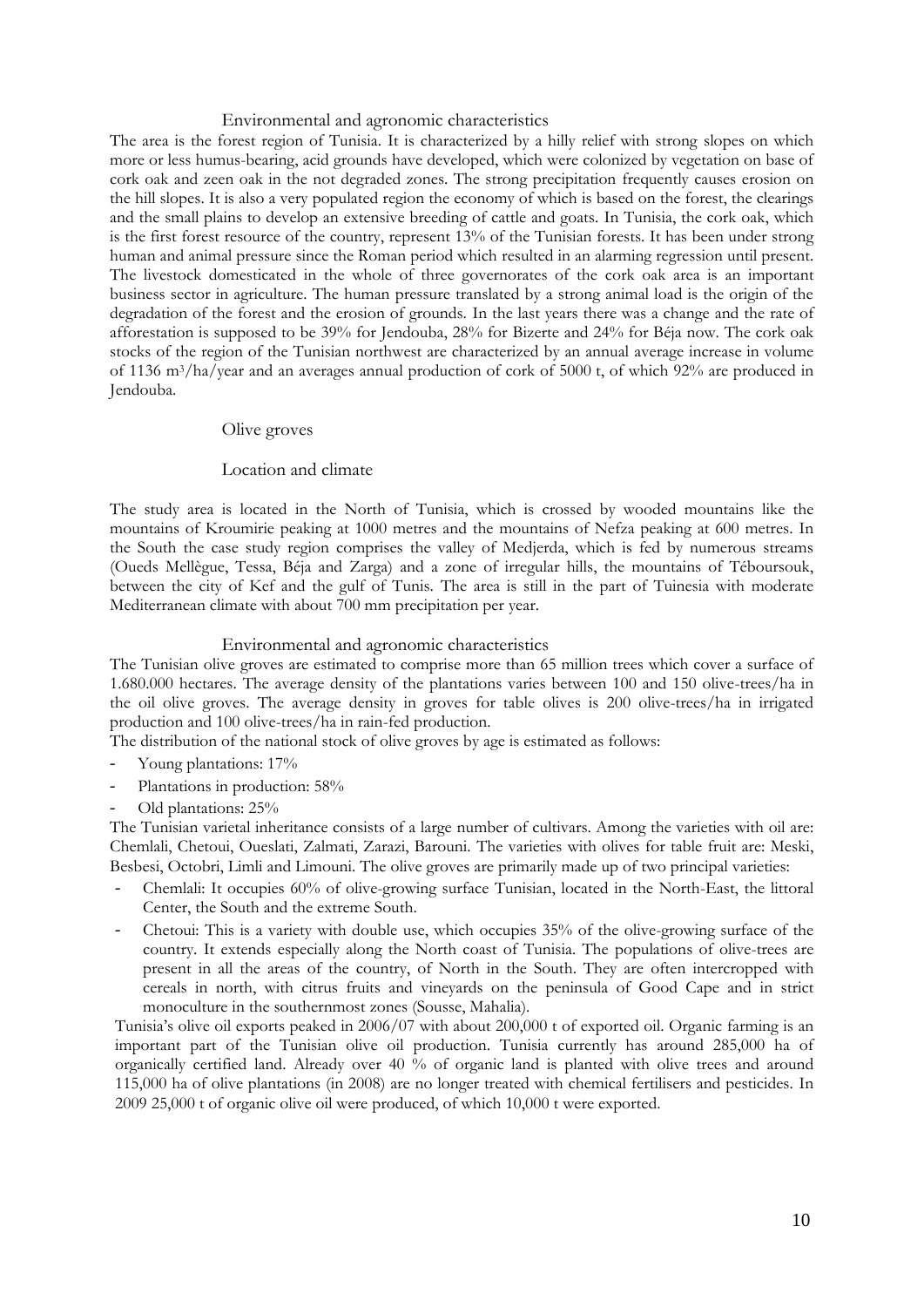### 4.2.3. Kayunga region (Uganda)

### General description of case study region – Uganda

The Republic of Uganda is a landlocked country in East Africa. Uganda is roughly the size of England, covering a total area of 236,040 sq km, with a population of about 27 million people. It is bordered on the east by Kenya, on the north by Sudan, on the west by the Democratic Republic of the Congo, on the southwest by Rwanda, and on the south by Tanzania. The southern part of the country includes a substantial portion of Lake Victoria, which is also bordered by Kenya and Tanzania. The country is located on the East African plateau, averaging about 1100 metres above sea level, and sloping steadily downwards to the Sudanese Plain to the north. Much of the south is poorly drained, while the centre is dominated by Lake Kyoga, which is also surrounded by extensive marshy areas. Uganda lies almost completely within the Nile basin. The Victoria Nile drains from the lake into Lake Kyoga and then into Lake Albert on the Congolese border. Although generally equatorial, the climate is not uniform as the altitude modifies the climate. Southern Uganda is wetter with rain generally spread throughout the year. Further to the north, a dry season gradually emerges. The north-eastern Karamoja region has the driest climate and is prone to droughts in some years. Rwenzori in the southwest on the border with Congo (DRC) receives heavy rain all year round. One of the world"s biggest lakes, Lake Victoria, heavily influences the south of the country. It prevents temperatures from varying significantly and increases cloudiness and rainfall. In Uganda 50,000 certified smallholders practicing organic farming covering over 122,000 ha of land. Organic export companies increased from 5 in 2001 to 22 by the end of 2005.

#### Small holders' farming

#### Location and climate

The case study region is located in the central region of Uganda in the Kayunga, which lies approximately 74 kilometres northeast of Kampala. The district is bordered by Mukono District in the south, Jinja District in the east, Kamuli District in the northeast, Apac District in the north, Nakasongola District in the northwest and Luweero District in the west. The area, where the investigated farms will be located, lies to the southeast of Kayunga town. The area has a modified equatorial climate, which means humid to sub humid conditions. There are two rainy periods separated by two short dry periods. Rainfall is received between March and June and between September and November. The amount is about 1228 mm. The average temperature lies between 22 and 25 °C.

#### Environmental and agronomic characteristics

Kayunga District is characterised by gently rolling hills with wide valleys. The uplands are dissected by drainage ways. The elevation is between 1300 in the north and 950 m in the south of the area. Soils are sandy clay loams of Luvisols and some silty loams of Fluvisols. Farmers rely on soil organic matter for nutrients and good soil structure. Kayunga is one of districts that have many active farmers producing organic products. The district is the leading producer of pineapple in Uganda. Agriculture is the main economic activity in Kayunga district and represents 90% of the total employment. Kayunga practices two types of agriculture: (a) animal husbandry or livestock farming and (b) crop husbandry of subsistence agriculture. Some of the crops raised in the district include vanilla, cassava, matooke, maize, millet, watermelon and passion fruit.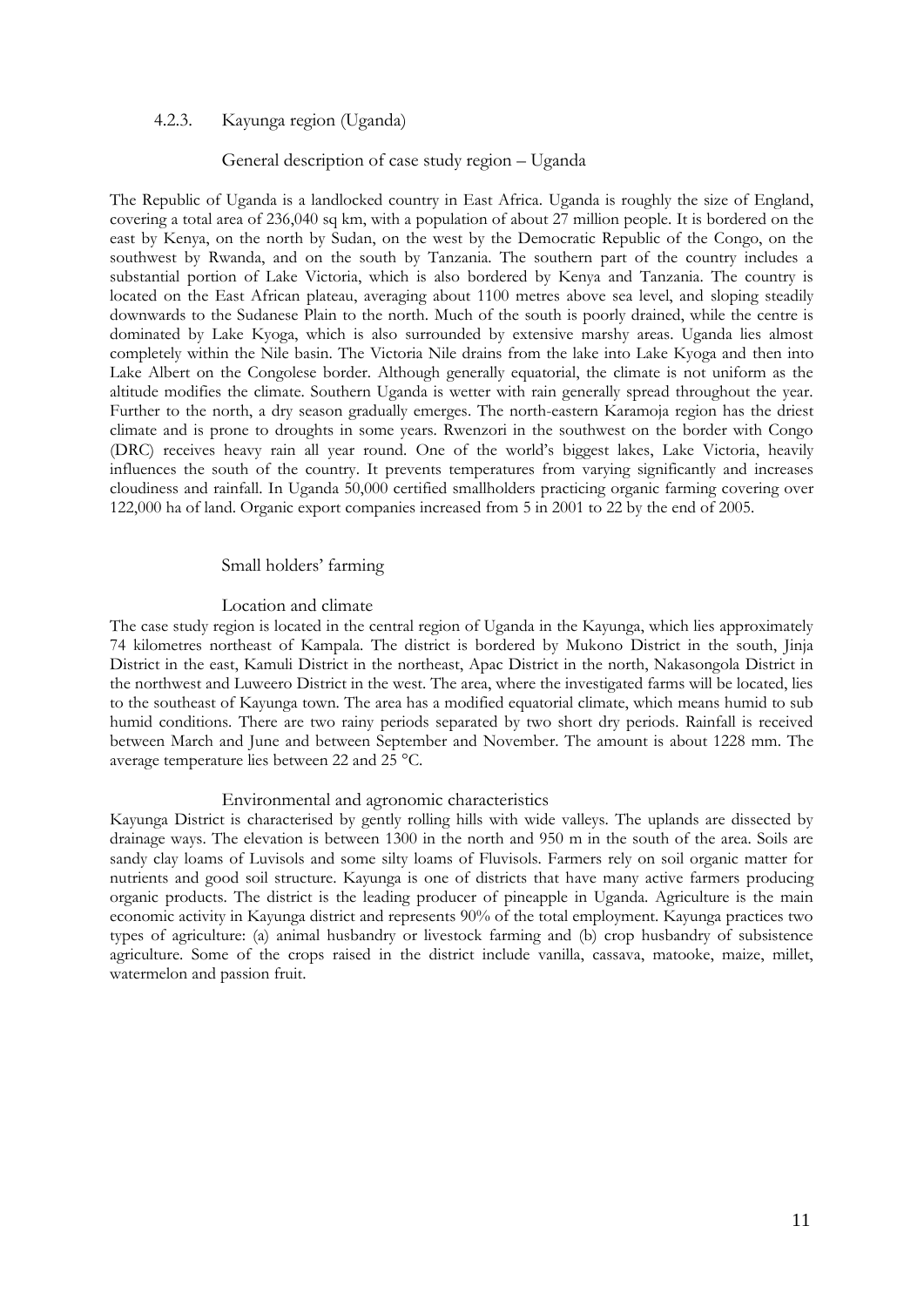

**Fig. 4: Location of Ugandan case study region (Source: Google Maps 2010)**

# <span id="page-12-0"></span>**5. POTENTIAL APPLICABILITY OF INDICATORS IN THE ICPC CASE STUDY REGIONS**

### **5.1. General assessment**

<span id="page-12-1"></span>The purpose of this report is to appreciate whether the European candidate indicators, which are fixed in D2.2 (Dennis *et al.* 2010), are considered to be applicable in the ICPC case studies.

WP5 ICPC partners have been associated with WP2 in the process of conceptualising the criteria for indicator selection. Requirements for applicability of indicators in ICPC case study did, however, not override the selection of the best candidate indicators for the European WP3 case studies because the overall objective of BIOBIO is proposing an indicator set for Europe. However, issues and problems of indicator selection and implementation were discussed with ICPC team members during the BIOBIO meetings in Brussels, Vienna and Placencia. To advance the cooperation Tiziano Gomiero from University of Padova visited the Ugandan BIOBIO team from Makerere University in Kampala in November 2009 and Gerardo Moreno from the University of Extremadura visited the Tunisian ICPC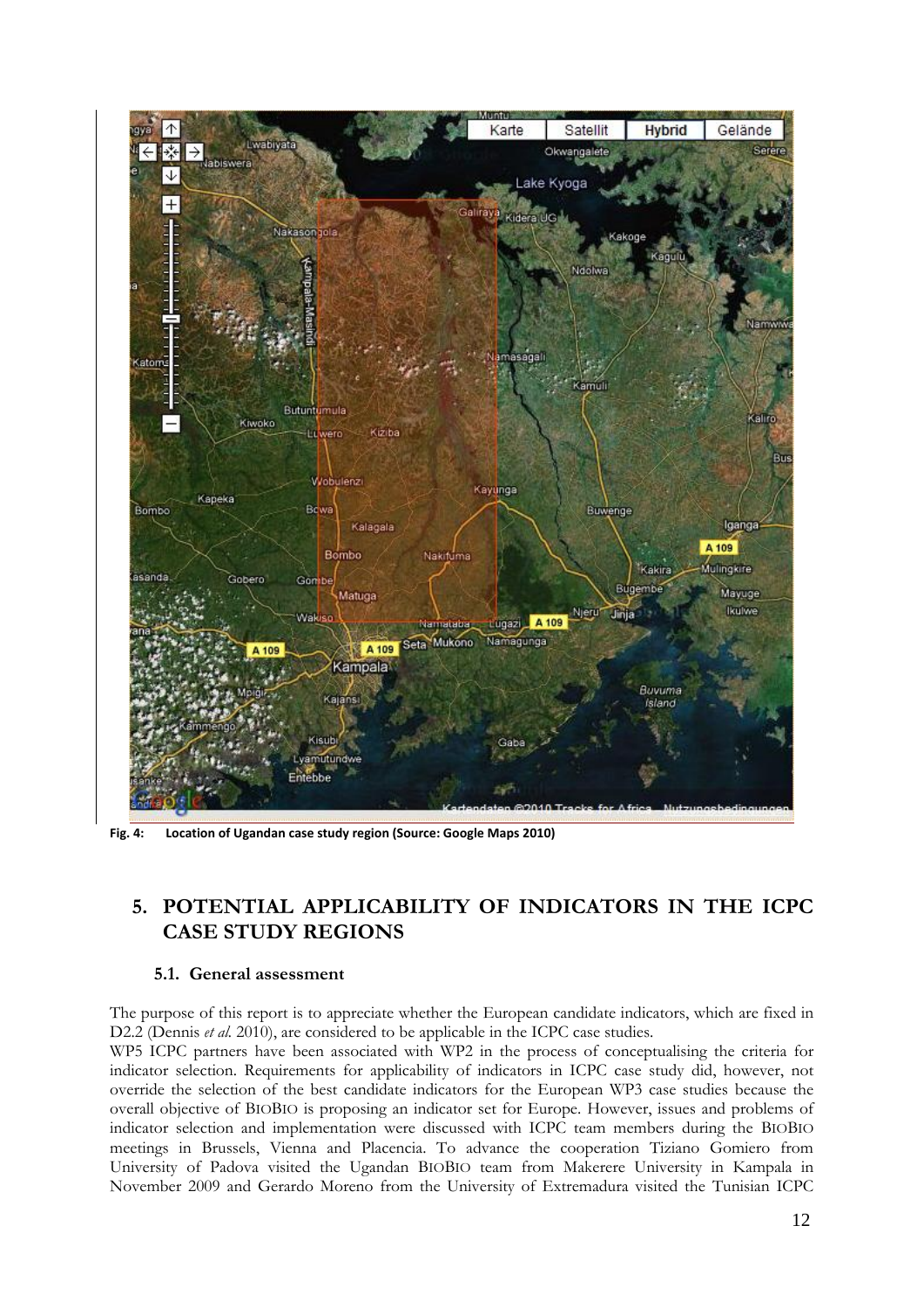partners in Tunis. Additionally Tetyana N. Dyman from Bila Tserkva National Agrarian University (BTNAU) came to Switzerland for three month during the 2010 field season to join the indicator assessment conducted by the BIOBIO team from the Research Station ART in Zurich.

The members of the ICPC teams assessed the indicators currently tested in the European case studies. The following criteria were important for the ICPC partners when evaluating the indicators:

- the indicators are generally applicable to the farming systems under investigation
- the indicators are user-driven
- the indicators are policy relevant
- the indicators are scientifically credible under the specific climatic and biogeographic conditions
- the indicators are easily understood by the target audience
- data can be obtained at a reasonable cost
- the expertise and infrastructure for species identification and habitat mapping is available

### <span id="page-13-0"></span>The final assessment is summarised in [Tab. 2.](#page-13-0) **Tab. 2: EVALUATION OF APPLICABILITY OF THE CANDIDATE BIODIVERSITY INDICATORS IN THE ICPC COUNTRIES**

|                          | <b>Indicators</b>                                                                                     | Sign/label        | <b>Uganda</b> | <b>Ukraine</b> | <b>Tunisia</b> |
|--------------------------|-------------------------------------------------------------------------------------------------------|-------------------|---------------|----------------|----------------|
|                          | <b>Animals/Livestock</b>                                                                              |                   |               |                |                |
| A                        | <b>Genetic diversity indicators Animal</b><br>husbandry                                               |                   |               |                |                |
| A1                       | Number and amount of different<br>breeds per species                                                  | <b>Breeds</b>     | X             | $+$            | $+$            |
| A2                       | Information on breeding practices<br>("on-farm" bull, artificial insemination                         | Liveprac          | X             | $+$            | $+$            |
| A <sub>3</sub>           | Where available, pedigree of the herd                                                                 | LivePedi          | $\mathbf X$   | $+$            | $+$            |
|                          | Arable crops, legumes and trees                                                                       |                   |               |                |                |
| $A4 +$<br>A <sub>5</sub> | Number, amount and origin of<br>different cultivars / landraces /<br>accessions per species           | CultDiv           | $+$           | $+$            | $+$            |
| A <sub>6</sub>           | Information on seed propagation<br>practices (on farm multiplication,<br>sharing with neighbors, etc) | seedmultis        | $+$           | $+$            | $+$            |
| A7                       | Where possible, description of the<br>cultivars based on IPGRI descriptors<br>(through the farmer)    | CropCu Phe<br>Div | $(+)$         | $^{+}$         | $(+)$          |
| A8                       | Where available, pedigree information<br>on the cultivars grown                                       | CropPed Div       | $(+)$         | $+$            | $(+)$          |
|                          | <b>Grassland species</b>                                                                              |                   |               |                |                |
| A <sub>9</sub>           | Where available, number and amount<br>of different cultivars                                          | GrassGenDiv       | X             | $+$            | $+$            |
| A10                      | Information on seed propagation<br>practices and amount of re-seeding                                 | ReSeed            | $\mathbf X$   | $+$            | $+$            |
| <b>B.</b>                | <b>Species diversity indicators</b>                                                                   |                   |               |                |                |
| B2                       | Flowering plants of farmland habitats                                                                 |                   | $+$           |                | $^{+}$         |
| <b>B4</b>                | Earthworms                                                                                            |                   | $+!$          | $\ddot{}$      | $+!$           |
| <b>B6</b>                | Bird species richness (candidate<br>without field validation)                                         |                   | $+$           | $+$            | $+!$           |
| <b>B8</b>                | Araneae-spiders                                                                                       |                   | $+!$          | $^{+}$         | $+!$           |
| <b>B9</b>                | Hymenoptera, bees and wasps                                                                           |                   | $+!$          | $\ddot{}$      | $+!$           |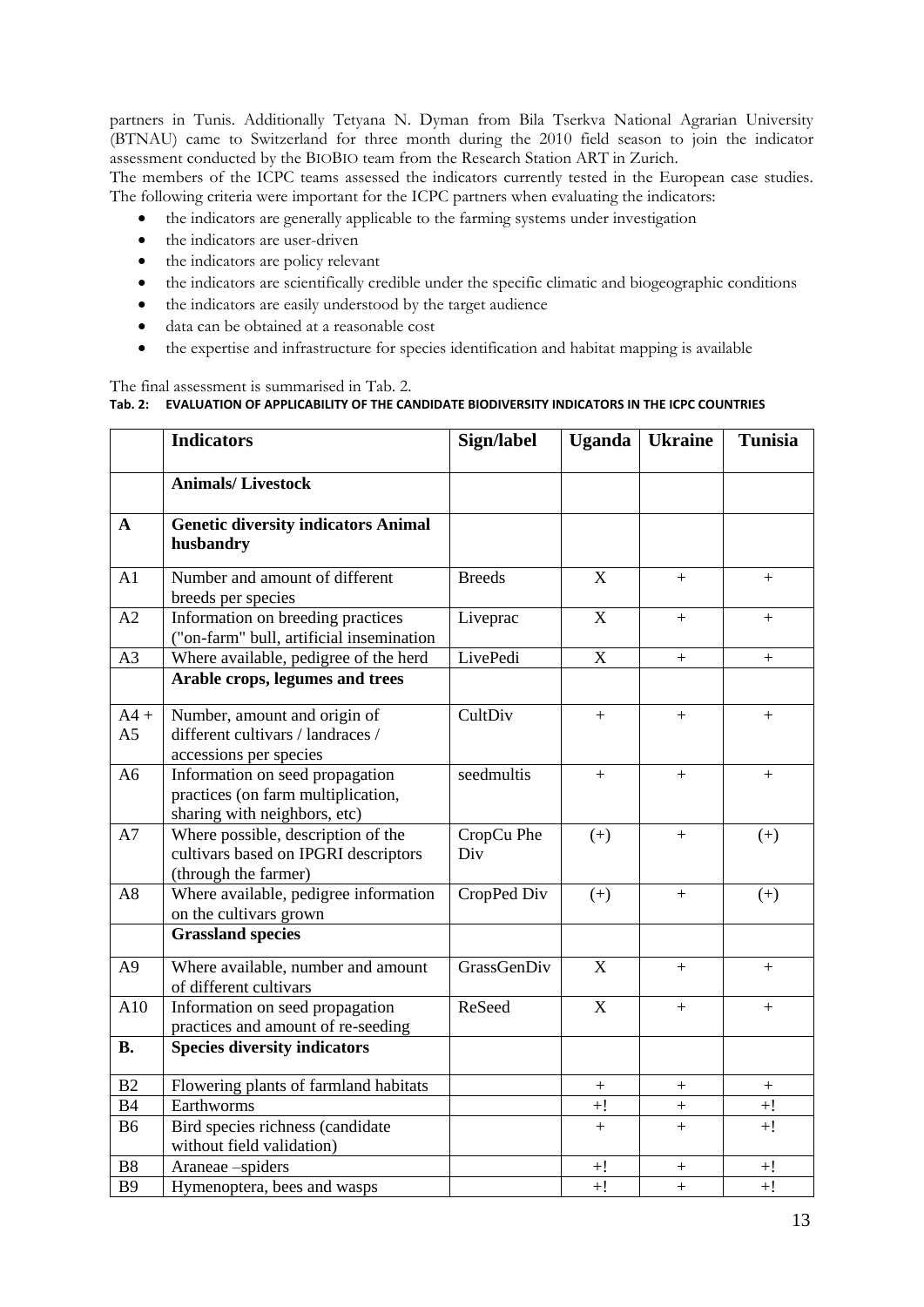| $C_{\bullet}$   | <b>Habitat diversity indicators</b>                                                                                      |              |                         |                   |                  |
|-----------------|--------------------------------------------------------------------------------------------------------------------------|--------------|-------------------------|-------------------|------------------|
| C <sub>1</sub>  | Habitat Patch density                                                                                                    | HabDensity   | $\boldsymbol{+}$        | $+$               | $\boldsymbol{+}$ |
| C <sub>2</sub>  | Habitat richness                                                                                                         |              |                         |                   |                  |
| C <sub>3</sub>  | Habitat diversity                                                                                                        | HabDiv       | $\boldsymbol{+}$        | $\boldsymbol{+}$  | $\pm$            |
| C <sub>4</sub>  | Number of crops in rotation                                                                                              | CropRot      | $+$                     | $^{+}$            | $^{+}$           |
| C <sub>5</sub>  | Percentage area of arable land                                                                                           | Arable Area  | $+$                     |                   | $\boldsymbol{+}$ |
| C <sub>6</sub>  | Percentage area of permanent<br>grassland                                                                                | GrassArea    | $+$                     | $\ddot{}$         | $+$              |
| C7              | Percent of tree cover                                                                                                    | <b>Tree</b>  |                         | $\boldsymbol{+}$  | $\boldsymbol{+}$ |
| C8              | Cover of shrub layer                                                                                                     | Shrub        |                         | $\! + \!$         |                  |
| C <sub>9</sub>  | Availability of nitrogen, pH, moisture<br>as Ellenberg values                                                            | Ellenberg    | $\frac{+}{X}$           | $+$               | $(+)$            |
| C10             | Weeds in crops                                                                                                           | Weed         | $\boldsymbol{+}$        |                   |                  |
| C12             | Vegetation composition: share of<br>valuable habitats                                                                    | ValueHab     | $+$                     | $+$               | $+$              |
| C13             | Linear elements: hedgerows, grassy<br>strips between fields, streams, rivers<br>and lakes, stone walls and terrace walls | Linear       | $+$                     | $+$               | $\boldsymbol{+}$ |
| C14             | Multispecies grassland swards                                                                                            | Multigrass   | $\mathbf X$             | $+$               | $+$              |
| C15             | Grassland quality                                                                                                        | GrassQ       | X                       | $\qquad \qquad +$ | $+$              |
| D               | <b>Farm management indicators</b>                                                                                        |              |                         |                   |                  |
| D1              | Diversity of enterprises at the farm                                                                                     | DivEnt       | $^{+}$                  | $^{+}$            | $^{(+)}$         |
| D2              | Average stocking rates (grazing<br>livestock units ha <sup>-1</sup> ) on farm                                            | AvStock      | $\overline{\mathbf{X}}$ | $\ddot{}$         | $+$              |
| D <sub>3</sub>  | Area of land without use of mineral-<br>based fertilizers                                                                | Minfert      | $+$                     | $+$               | $+$              |
| D <sub>4</sub>  | N input (meat)                                                                                                           | NitroIn      | $\boldsymbol{+}$        |                   | $^{(+)}$         |
| D <sub>5</sub>  | Input or Direct and Indirect Energy for<br>crop production                                                               | Enerln       | $((+)$                  | $+$               | $((+)$           |
| D <sub>6</sub>  | Certified as Organic                                                                                                     | CertOrg      | $+$                     | $+$               |                  |
| D7              | IRENA Indicator 1: area under agri-<br>environment support                                                               | AgrEnv       | $+$                     | $+$               | $+$              |
| D <sub>8</sub>  | <b>IRENA</b> Indicator 15:<br>intensification/extensification                                                            | IntExt       | $+$                     | $\boldsymbol{+}$  | $\boldsymbol{+}$ |
| D <sub>9</sub>  | Pesticide Use - Treatment Frequency<br>Indicator                                                                         | PestUse-TFI  | $+$                     | $+$               | $+$              |
| D10             | Area of land without or with reduced<br>use of chemical pesticides                                                       | PestUse-Area | $+$                     | $+$               | $+$              |
| D11             | Frequency and timing of field<br>operations                                                                              | FieldOp      | $+$                     | $+$               | $+$              |
| D12             | Frequency and intensity of livestock<br>grazing                                                                          | GrazInt      | $\mathbf X$             | $+$               | $((+)$           |
| D13             | Productivity (yields eg fruits)                                                                                          |              |                         |                   | $+$              |
| D <sub>14</sub> | Irrigation (practiced or not?)                                                                                           |              | $\overline{\mathbf{X}}$ | $\boldsymbol{+}$  | $\boldsymbol{+}$ |

- $+$  = appropriate;
- $(+)$  = appropriate but hard to assess;
- $((+))$  = appropriate but very difficult to assess;
- $+!$  = appropriate, a specialist is needed for identifying the species;
- $X = not appropriate;$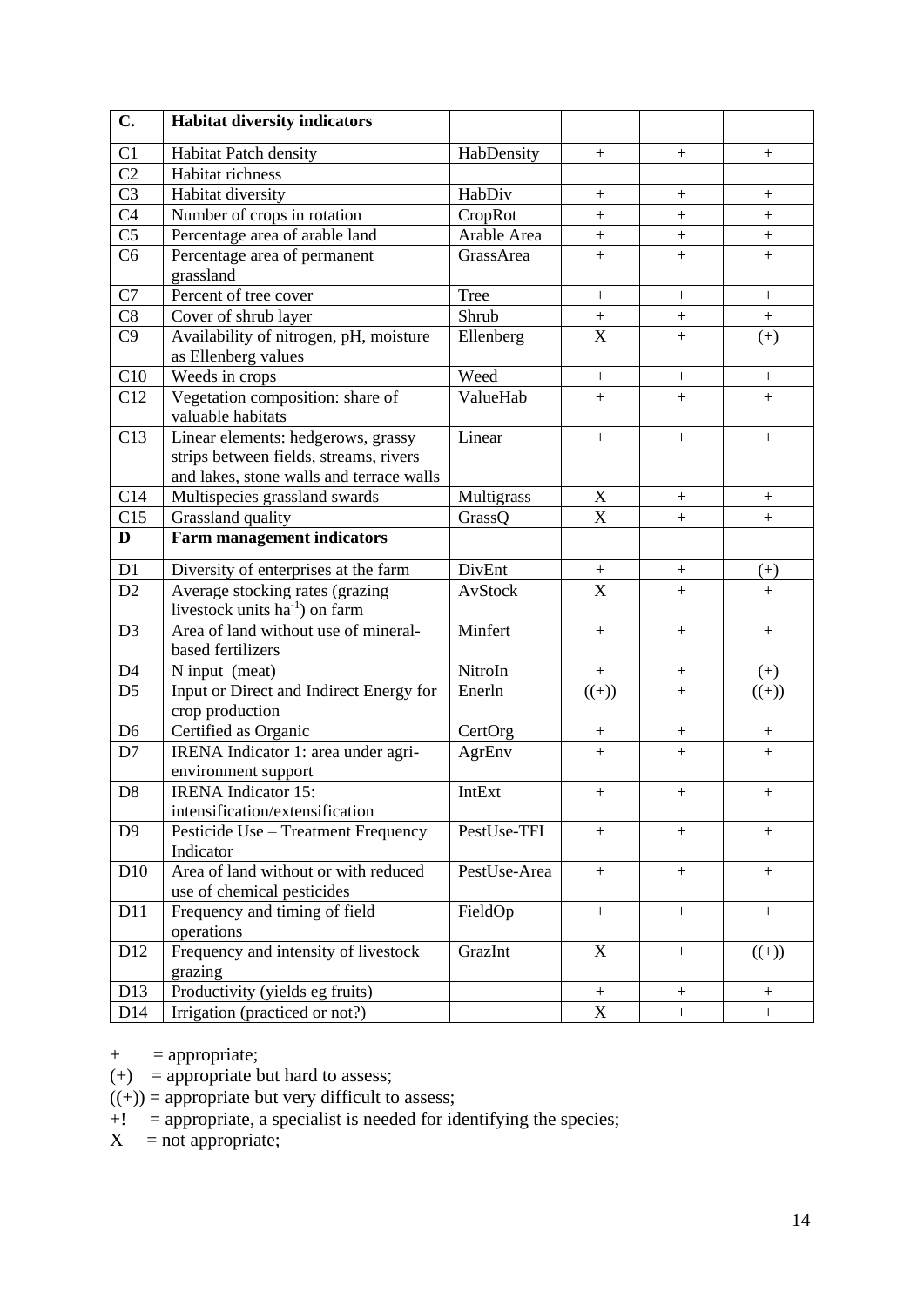The main challenges are expected with the following indicators:

- A7, A8 data cannot be obtained from the farmers with a questionnaire
- B4-B9: species have to be identified by specialists; which may not be available
- C9: Ellenberg values have been assigned for mostly for plant species of temperate Europe. Their applicability for Tunisia and the Ukraine needs to be evaluated, for Uganda such values are not existing
- D4: N-input is not easily available in Tunisia
- D5: energy input is not or not easily available
- D12: frequency and intensity of grazing may be not available in Tunisia due to the unclear property rights

All other indicators seem to be applicable for the ICPC members in their case studies. Detailed implementation plans will be put together in order to organise the case study work.

# <span id="page-15-0"></span>**5.1. Major challenges for the implementation of BIOBIO indicators**

### 5.1.1. Ukraine

Within the three ICPC partners in BioBio the Ukraine is the most similar one to the middle European agricultural systems. Thus, there seems to be no major problem in implementing the indicators that were fitted to the European conditions. However, the following points may be problematic and should be considered for the 2011 assessment:

- Species composition may be slightly different from the one found in middle European countries requiring local taxonomic expertise.
- Farms with several thousand ha of land are much bigger than the ones found in middle European countries requiring adapted sampling schemes and plot numbers to be sampled.
- There are comparatively few organic farms in the Ukraine. This restricts the choice of participating farms.
- The stakeholder process has yet to be initiated.

### 5.1.2. Tunisia

The two case study areas in Tunisia are most similar to the case study areas in Spain. For that reason, in general all indicators that proofed to be suitable for Spain should be applicable to Tunisia, too. However because Tunisia is not a part of the European community and thus is e. g. not subject to European legislation or institutions, there may arise some issues that need to be considered when implementing the BioBio indicator set:

- Grazing is seen as one of the major pressures on biodiversity of agricultural used land in Tunisia. However data on intensity and extent of grazing is difficult to obtain (e. g. illegal grazing, unclear property rights) if not unavailable (e. g. grazing by feral animals).
- Activities on the farms are much less documented (amount and quality) in Tunisia than in Europe, thus making it difficult to assess some of the management data (N-input, energy-input, etc.) needed for BIOBIO indicators.
- Information on genetic resources will be hard to assess due to missing traceability (e. g. pedigree information) of breeding activities.
- Species composition may be slightly different from the one found in middle European countries, requiring local taxonomic expertise.
- Cork oaks dehesas are not actually organised as farms but in contrast to Spain are regarded as forest. There are administrative / forestry management units which can be the base for selection. Pasture activities under the cork oaks are illegal but tolerated to some extent by the forest authorities. This will make it very difficult to obtain management data (on e.g. herding pressure).
- The stakeholder process has yet to be initiated. Whereas for the olive case study the selection of stakeholders can be similar as in the European case studies, for the cork oak case study stakeholders have to be chosen very carefully.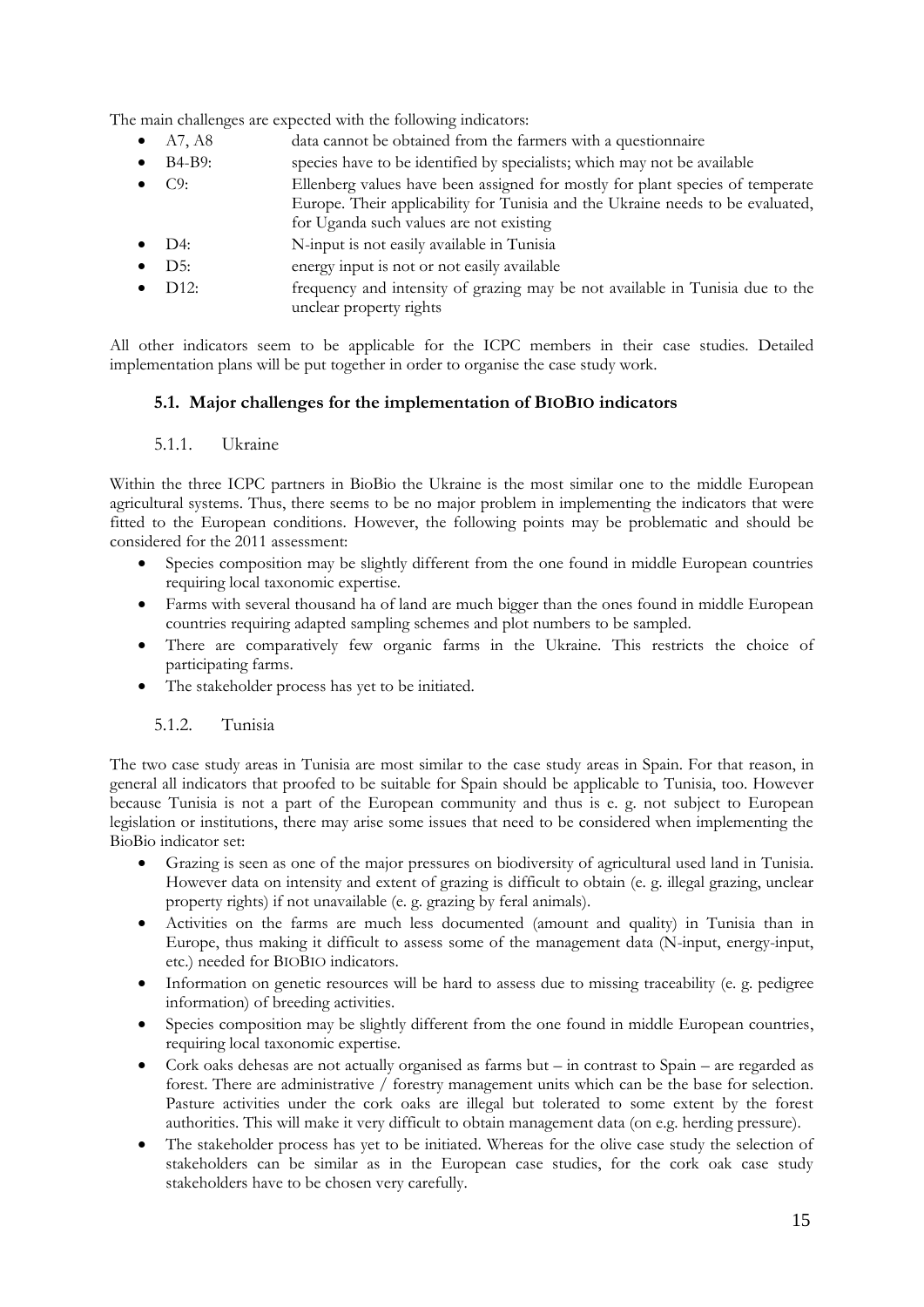# 5.1.3. Uganda

Uganda is the case study that is most different from the European systems. Almost all relevant components of the agricultural system in Uganda (climate, soils, crops, management, socioeconomic and legal framework etc.) differ largely from the European characteristics. Due to this differences a one to one implementation of the BioBio indicators, fitted to the European conditions, seems to be problematic. Main issues arising will be:

- Species composition in all three groups used as BioBio indicators will be different from the one found in European countries requiring adoption of sampling and local taxonomic expertise. However, the latter will be hard to find if not unavailable due to missing taxonomic recording.
- Activities on the farms are documented in much less amount and quality or even not at all in Uganda, thus making it difficult to assess some of the data (e. g. energy-input) needed for BIOBIO indicators. In most cases no farm records are kept on paper.
- Information on genetic resources will be hard to assess due to missing traceability (e. g. pedigree information) of breeding activities.
- Logistics (e. g. transport of equipment) and infrastructure (e. g. communication) is a major problem. This is on the one hand a problem for effective preparation and management of the sampling scheme and on the other hand, it could be challenging for actual implementation, especially if e. g. special material is not available on the plots or species can"t be identified on-site or would need to be sent abroad.
- Another problem is financing the activities in Uganda. This is on the one hand due to the difficulties in implementing the BIOBIO sampling schema, causing high expenditures and on the other hand due to general institutional problems.
- The stakeholder process has yet to be initiated.

Livestock indicators are not relevant for the Ugandan case study region because the investigated farms do not keep animals and thus the indicators will not be assessed.

# <span id="page-16-0"></span>**6. RECOMMENDATIONS**

## **6.1. General recommendations**

<span id="page-16-1"></span>To accomplish the indicator testing in 2011 and organize the final implementation of the BIOBIO indicators by the ICPC partners a straightforward and concise course of action in WP5 is recommended. For yielding the intended results, the following actions should be implemented:

- The designated partners (TUM/BTNAU; UEX/INGREF; UP/MAKARERE) start another round of intensive bilateral cooperation (visits or personal communication) to implement the recommended actions.
- EU and ICPC partners discuss the selection, possible adaption and implementation strategy of the BIOBIO indicators
- EU and ICPC partners discuss the experiences and constraints (capacity, Know-how of the field workers, long travelling distances, weather constraints, "difficult" farmers, ...) of the field work done in European case studies in 2010.
- The ICPC partners fix a realistic time and travel schedule and a budget-plan for the field season 2011 until end of September 2010.
- ICPC case study regions and farms are finally fixed in early autumn 2010.
- Core indicators to be tested in ICPC case studies are selected and adapted in early autumn 2010
- The methodology to be used in the fieldwork is fixed and implemented by setting up a preliminary test in autumn 2010.
- Coaching visits of the European to ICPC partners or vice versa in 2011 are organized and fixed.

In addition to these general recommendations on the practical implementation process, the main issue will be the necessity to adapt the BIOBIO indicator set to lower levels of available resources (funding,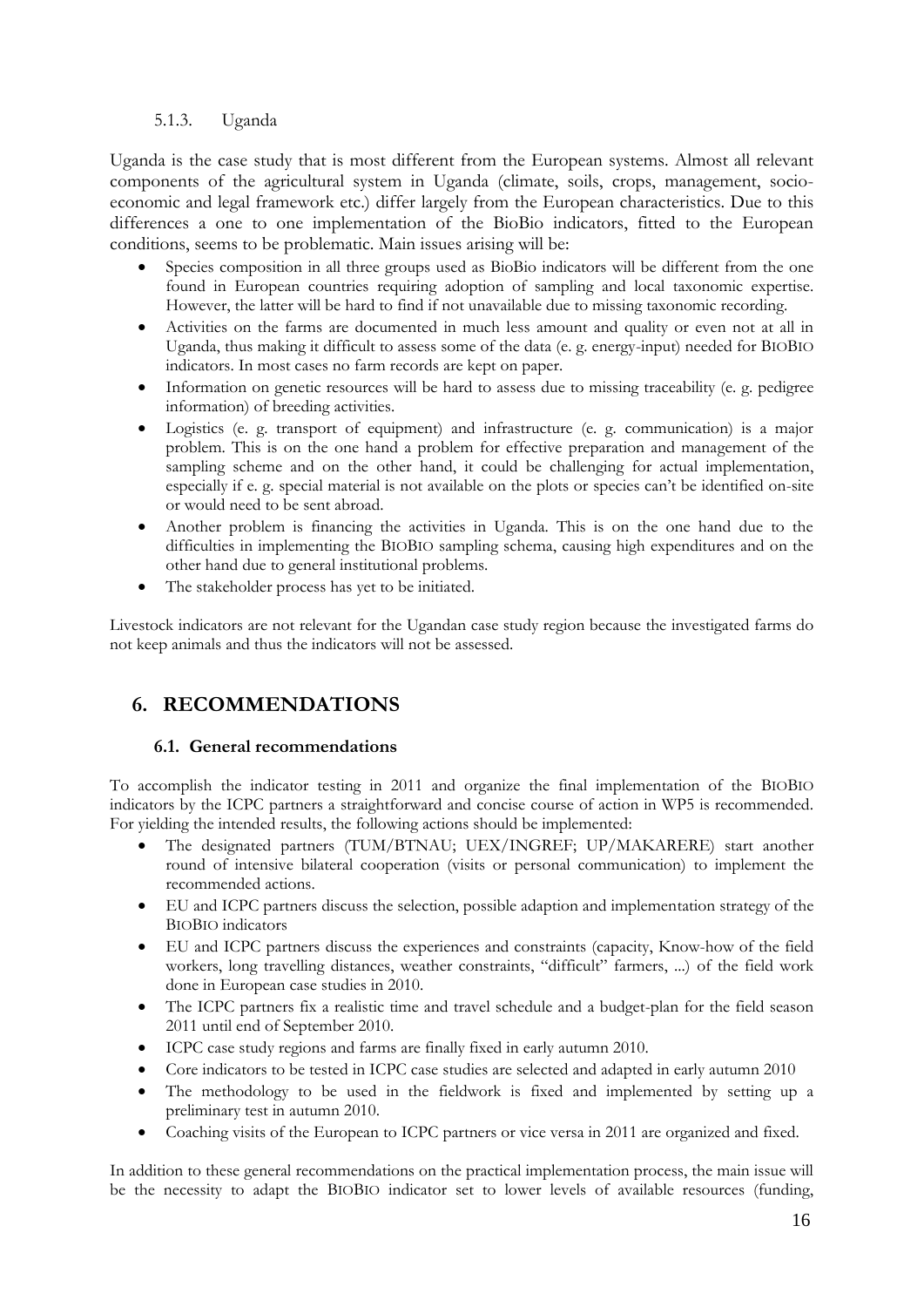knowledge, infrastructure and institutions) if it shall be used in countries less developed than the European Union or differing in environmental conditions (Ukraine » Tunisia » Uganda). One solution for this problem could be the adaption or even the reconstruction of biodiversity indicators considering these deficiencies and putting more weight on e. g. simplicity of methods, low cost approach, etc. when it comes to the evaluation of suitable indicators and sampling schemes (see e. g. Coddington J. A. *et al.* 1991; Danielsen *et al.* 2000). Another way to cope with deficiencies in human resources and institutions could be to adapt biodiversity indicators to these conditions by using more participatory monitoring methods (see Danielsen *et al.* 2005; Danielsen *et al.* 2006). The relation of scientific background of biodiversity indicators for monitoring and the potential of participatory approaches for developing countries was discussed by Yoccoz et al. (2001; 2003), Rodríguez (2003) and Danielsen et al. (2003a; 2003b).

# <span id="page-17-0"></span>**6.2. ICPC partner specific recommendations**

## 6.2.1. Ukraine

The implementation of the BIOBIO indicators in the Ukrainian case study region seems largely to be unproblematic if the general recommendations are met. For improving cooperation and maybe exchange further expertise, a coaching visit of one of the BIOBIO team members is suggested.

### 6.2.2. Tunisia

The implementation of the BIOBIO indicators in Tunisia seems to be unproblematic for the Olive case study if the general recommendations are met and slight adaptations to local conditions (e. g. adjustment or modification of livestock indicators) are made. The Cork oak case study requires some conceptual considerations and a member of ART will support those considerations by means of a site visit in late 2010. For further improving cooperation and exchange expertise, a coaching visit of one of the BIOBIO team members or vice versa is suggested.

## 6.2.3. Uganda

<span id="page-17-1"></span>Besides the need for a detailed planning of activities and budget for the Ugandan case study it seems especially important to adapt the selected indicators and the sampling methods to the local conditions. The integration of participatory approaches should be considered. For reaching the goals of BIOBIO it is also recommended to guarantee the quality of assessment and data by training the local team intensively either by sending a member of one of the European BIOBIO teams for coaching to Uganda or inviting the Ugandan team members to a workshop. To ease the financial problems the EU partners should support the Ugandan team as far as possible (e. g. by transfer of knowledge, providing equipment or aerial photographs). A site visit of a member of ART is planned in late 2010 to support the planning process.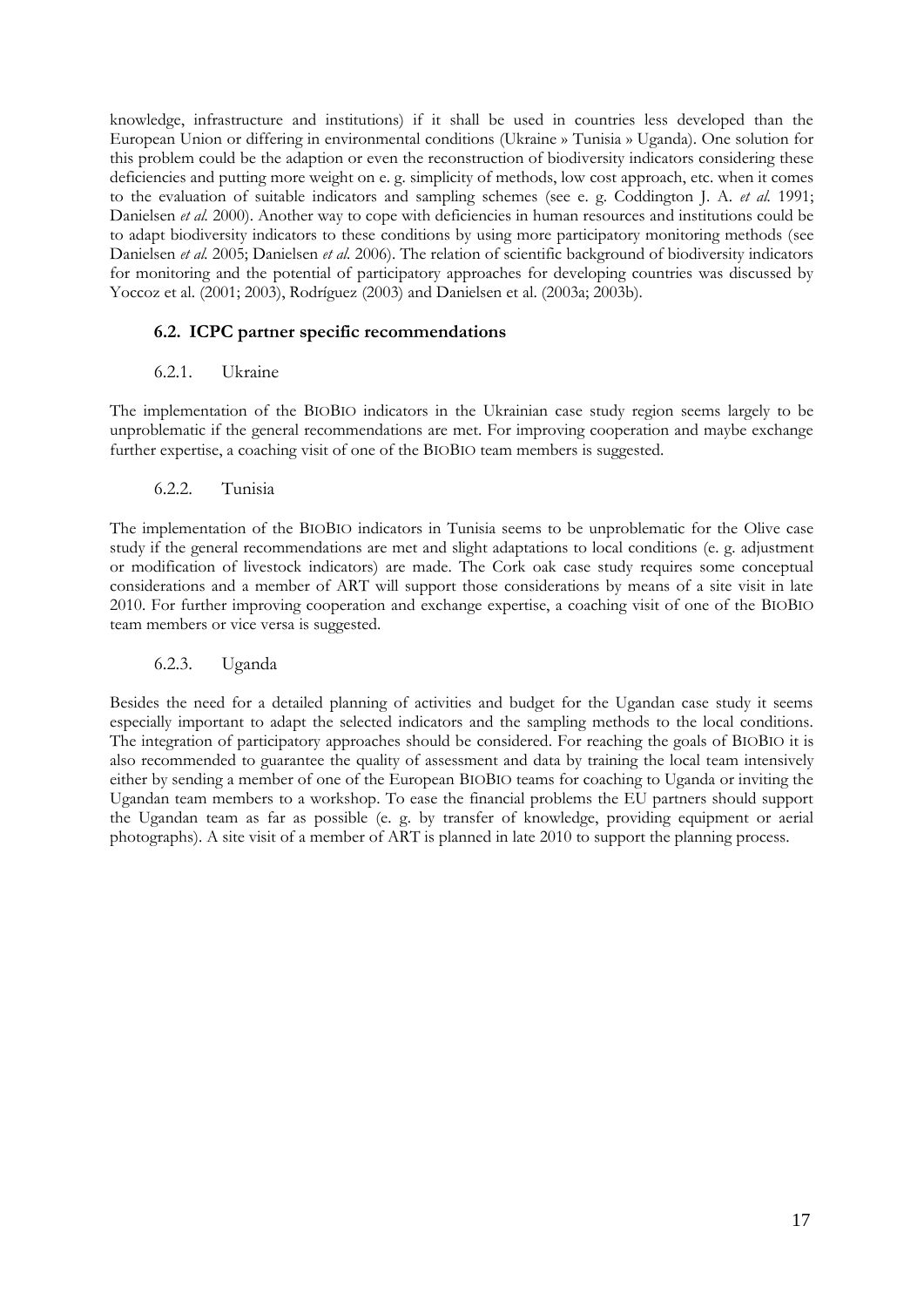### **7. REFERENCES**

- **Bunce, R.G.H., Metzger, M.J., Jongman, R.H.G., Brandt, J., Blust, G. de, Elena-Rossello, R., Groom, G.B., Halada, L., Hofer, G., Howard, D.C., Kovar, P., Mucher, C.A., Padoa-Schioppa, E., Paelinx, D., Palo, A., Perez-Soba, M., Ramos, I.L., Roche, P., Skanes, H. & Wrbka, T. (2008)** A standardized procedure for surveillance and monitoring European habitats and provision of spatial data. LANDSCAPE ECOLOGY, 23, 11–25.
- **Bunce, R.G.H., Roche P., Bogers M. M. B., Walczak M. DeBlust G., Geijzendorffer I. R. & VandenBorre J. (2005)** Handbook for Surveillance and Monitoring of Habitats, Vegetation and Selected Species, Wageningen.
- **Bunce, R.G.H., Roche P., Bogers M. M. B., Walczak M. DeBlust G., Geijzendorffer I. R. & VandenBorre J. (2010)** Deliverable Report D4.3. Handbook for Surveillance and Monitoring of Habitats, Vegetation and Selected Species, Wageningen.
- **Coddington J. A., Griswold C. E., Davila D. S., Penaranda E. & Larcher S. F. (1991)** Designing and testing sampling protocols to estimate biodiversity in tropical ecosystems. The unity of evolutionary biology. Fourth international congress of systematic and evolutionary biology. Volume I (ed Dudley E. C.), pp. 44–60. Dioscorides Press, Portland.
- **Danielsen, F., Balete, D.S., Poulsen, M.K., Enghoff, M., Nozawa, C.M. & Jensen, A.E. (2000)** A simple system for monitoring biodiversity in protected areas of a developing country. BIODIVERSITY AND CONSERVATION, 9, 1671–1705.
- **Danielsen, F., Burgess, N.D. & Balmford, A. (2005)** Monitoring matters: examining the potential of locally-based approaches. BIODIVERSITY AND CONSERVATION, 14, 2507–2542.
- **Danielsen, F., Burgess, N.D., Balmford, A., Fjeldsa, J., Andrianandrasana, H.T., Becker, C.D., Bennun, L., Brashares, J.S., Christiansen, S., Donald, P.F., Eguino, S., Enghoff, M., Funder, M., Gray, M., Hubertz, H., Jones, J.P., Oetting, I., Poulsen, M.K., Rijsoort, J. von, Stuart-Hill, G., Topp-Jorgensen, E., Townsend, W.R., Uychiaoco, A.J., Whitten, T. & Yonten, D. (2006)** Monitoring matters: evaluating locally-based biodiversity monitoring in developing countries. ORYX, 40, 14–15.
- **Danielsen, F., Mendoza, M.M., Alviola, P., Balete, D.S., Enghoff, M., Poulsen, M.K. & Jensen, A.E. (2003a)** Biodiversity monitoring in developing countries: what are we trying to achieve? ORYX, 37, 407–409.
- **Danielsen, F., Mendoza, M.M., Tagtag, A., Alviola, P., Balete, D.S., Enghoff, M., Poulsen, M.K. & Jensen, A.E. (2003b)** On participatory biodiversity monitoring and its applicability - a reply to Yoccoz et al. and Rodriguez. ORYX, 37, 412-412.
- **Dennis, P., Arndorfer, M., Balazs, K., Bailey, D., Boller, B., Bunce, R.G.H., Centeri, C.S., Corporaal, A., Cuming, D., Deconchat, M., Dramstad, W., Elyakime, B., Falusi, E., Fjellstad, W., Fraser, M.D., Freyer, B., Friedel, J.K., Geijzendorffer, I., Jongman, R., Kainz, M., Marcos, G.M., Gomiero, T., Grausgruber-Groger, S., Herzog, F., Hofer, G., Jeanneret, P., Kelemen, E., Kolliker, R., Moakes, S.R., Nicholas, P., Paoletti, M.G., Podmaniczky, L., Pointereau, P., Sarthou, J.P., Siebrecht, N., Sommaggio, D., Stoyanova, S.D., Teufelbauer, N., Viaggi, D., Vialatte, A., Walter, T., Widmer, F. & Wolfrum, S. (2009)** BIOBIO: Indicators for biodiversity in organic and low-input farming systems. Work Package 2. Conceptual foundations, indicator selection, sampling protocols and evaluation, Aberystwyth.
- **Dennis, P., Herzog, F., Jeanneret, P., Arndorfer, M., Bogers. M., Bunce, R.G.H., Choisis J.-P., Choisis N., Cuming, D., Ehrmann, O., Fjellstad, W., Franck, T., Fraser, M.D., Friedel, J., Geijzendorffer, I., Gomiero, T., Jongman, R., Kainz, M., Kölliker, R., Last L., Lüscher, G., Moreno, G., Nicholas, P., Paoletti, M.G., Papaja-Hülsbergen, S., Pelosi, C., Sarthou, J.P., Siebrecht, N., Targetti, S., Viaggi, D., Wilkes J. & Wolfrum, S. (2010)** BIOBIO: Indicators for biodiversity in organic and low-input farming systems. Work Package 2. Conceptual foundations, indicator selection, sampling protocols and evaluation, Aberystwyth.
- **Holzschuh, A., Steffan-Dewenter, I., Kleijn, D. & Tscharntke, T. (2007)** Diversity of flower-visiting bees in cereal fields: effects of farming system, landscape composition and regional context. JOURNAL OF APPLIED ECOLOGY, 44, 41–49.